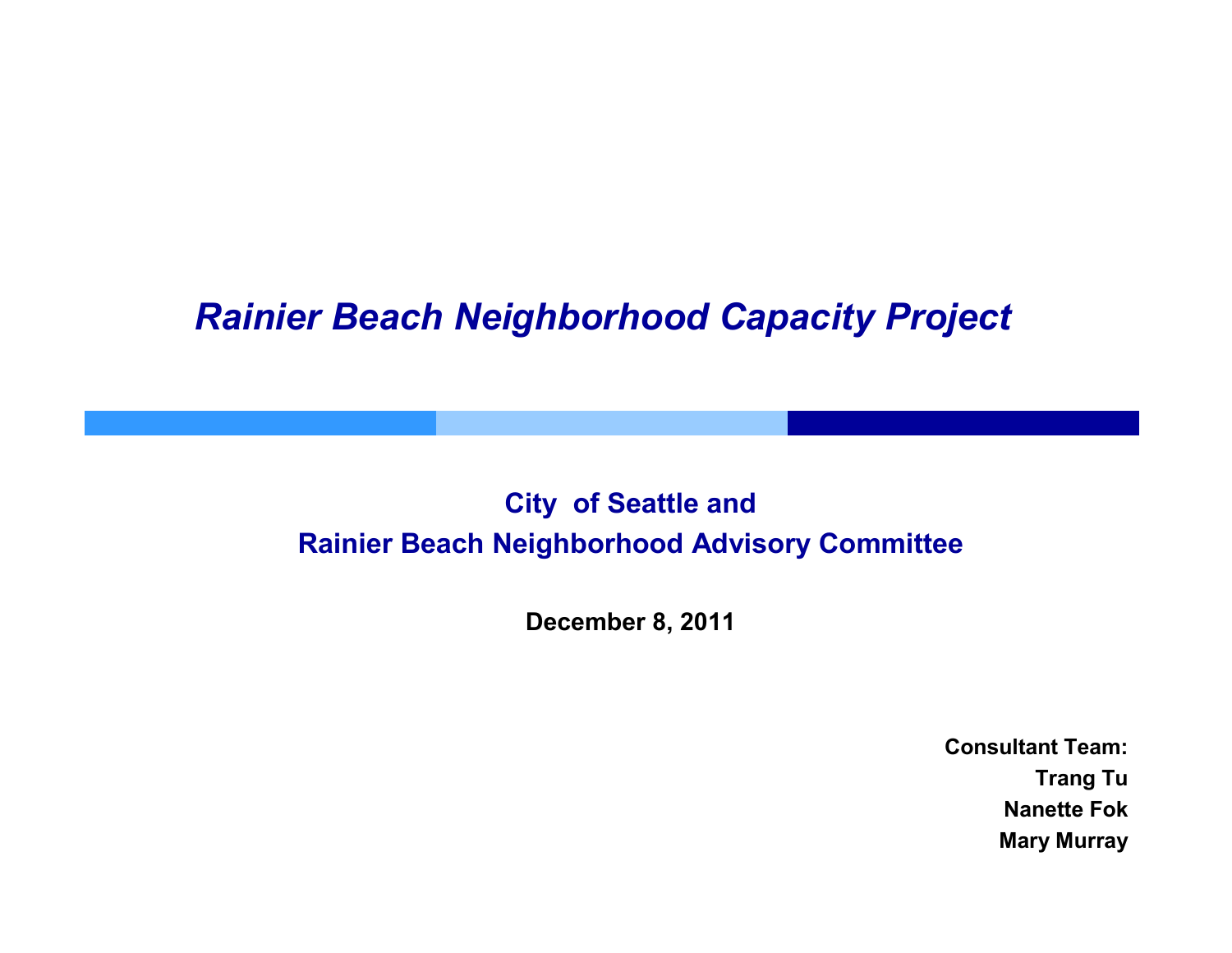# **Outline**

- **1.Project Overview**
- **2.Today's Goals**
- **3.What We Learned About Rainier Beach**
- **4.What We Learned from the Work of Others**
- **5.How Does this Apply to Rainier Beach?**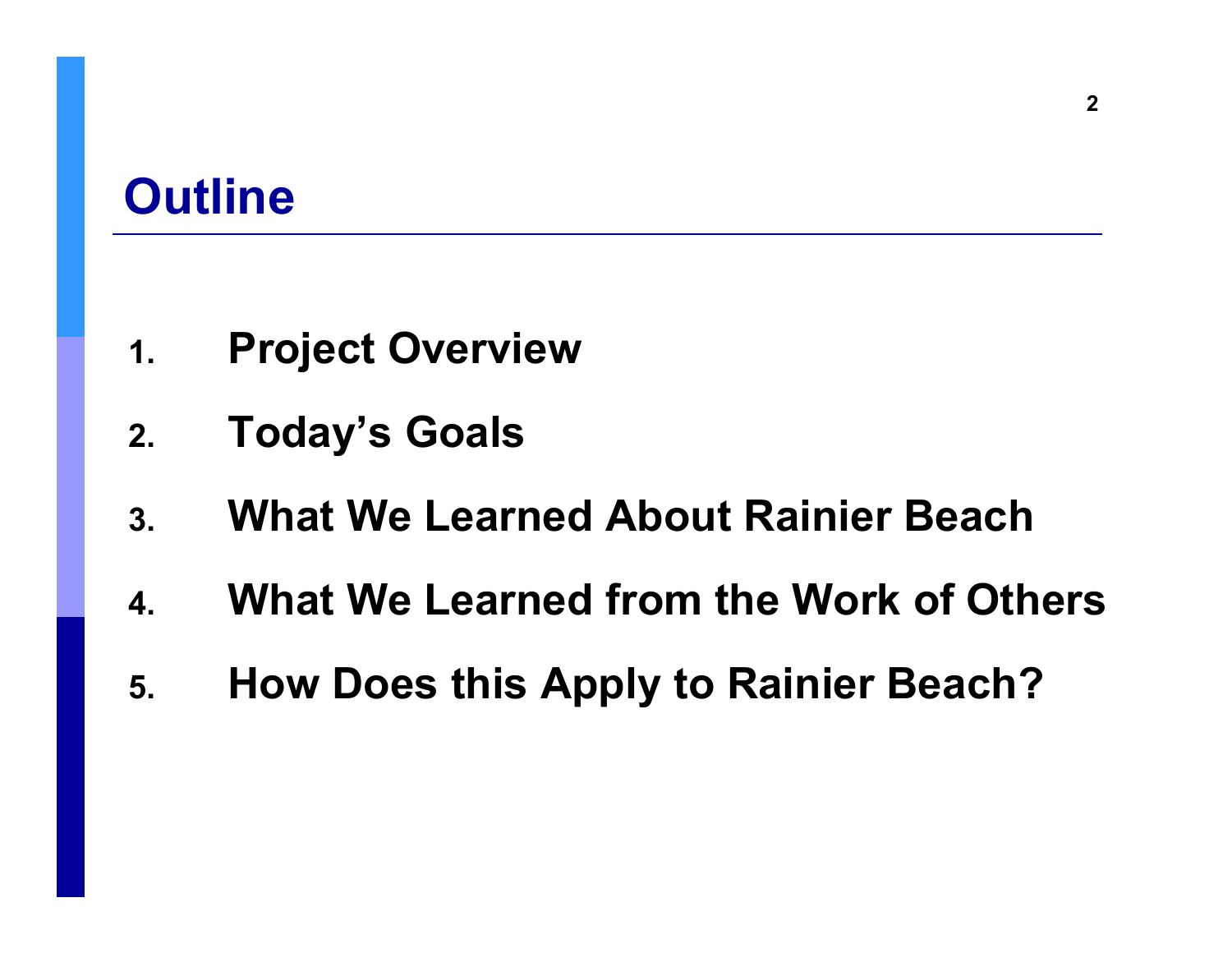# **1. Project Overview**

### **PROJECT GOALS**

- 1. DEVELOP A COMMUNITY ORGANIZATIONAL MODEL
- Drives implementation of<br>Poighborhood vision 8 plot neighborhood vision & plan
- ❖ Inclusive<br>❖ Sustaina
- ❖ Sustainable





- 2. BUILD FOUNDATION FOR EXTERNAL SUPPORT
- ❖ To support long-term goals<br>❖ Informed
- ❖ Informed<br>❖ Strategie
- ❖ Strategic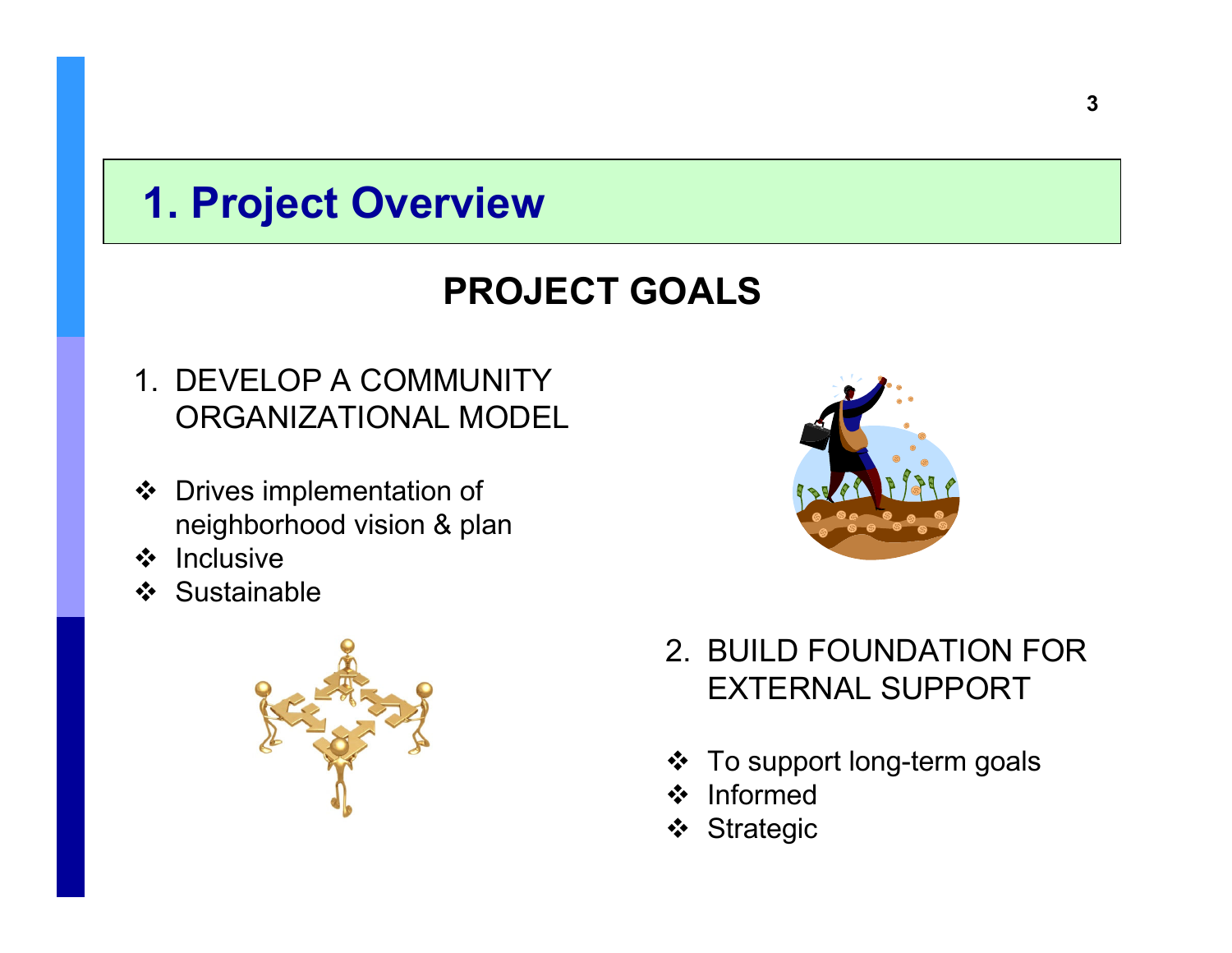### **1. Project Overview**

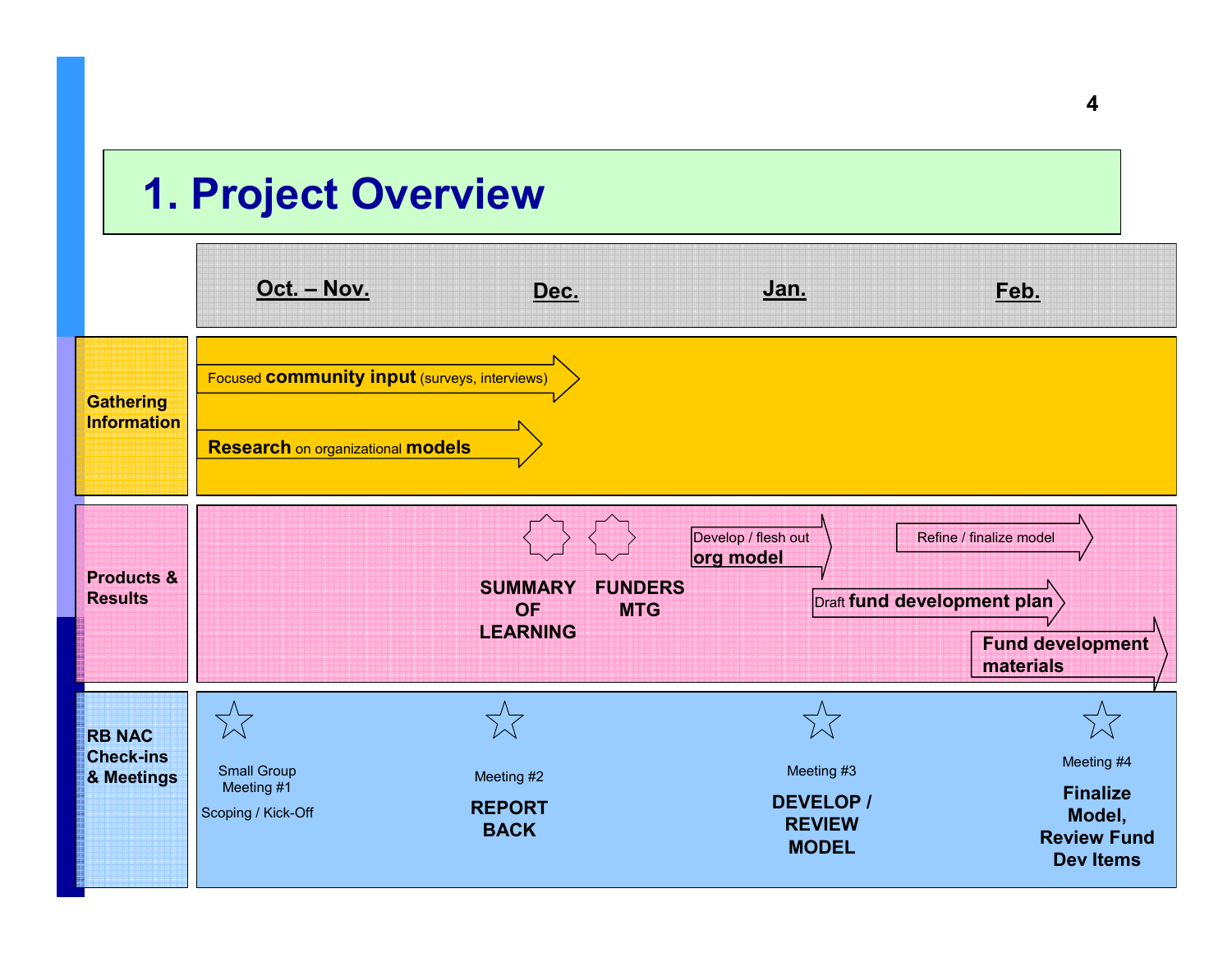### **2. Today's Goals**

- **1. SHARE** learning from community input & research
- **2. CONSIDER** implications
- **3. LAY GROUNDWORK** for the next step fleshing out an organizational model
- *A word about critical input*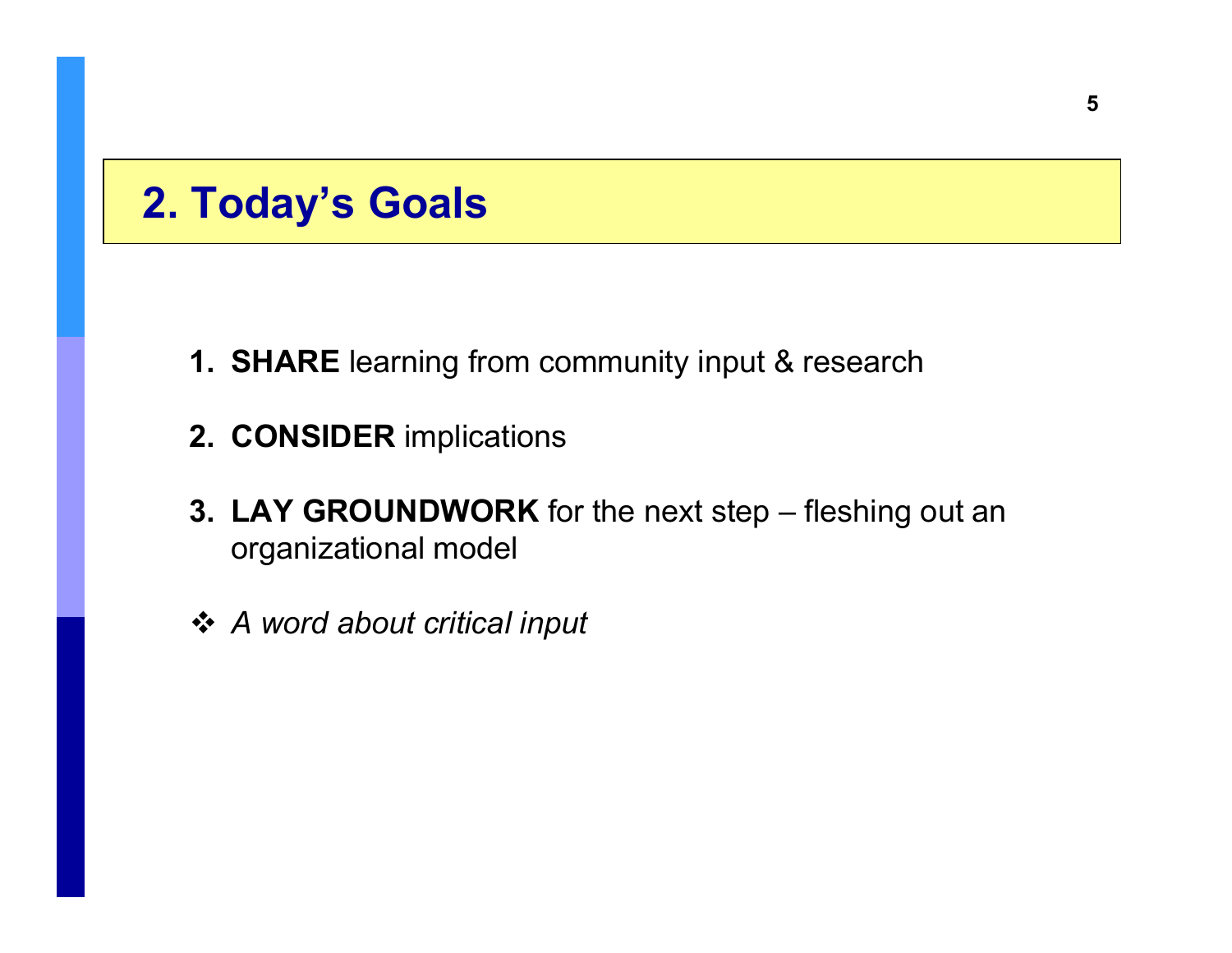### **OUR FRAME FOR FOCUSED OUTREACH**

**Starting point: coalition concept**, similar to or perhaps as Rainier Beach Community Empowerment Coalition (RBCEC)...

More concrete basis for discussion

Something that already exists can save time/effort

Established relationships, structure, momentum





**Bbut not a "done deal"**

Open for additional ideas, options & perspectives

 $\triangle$ Built into questions in survey & interviews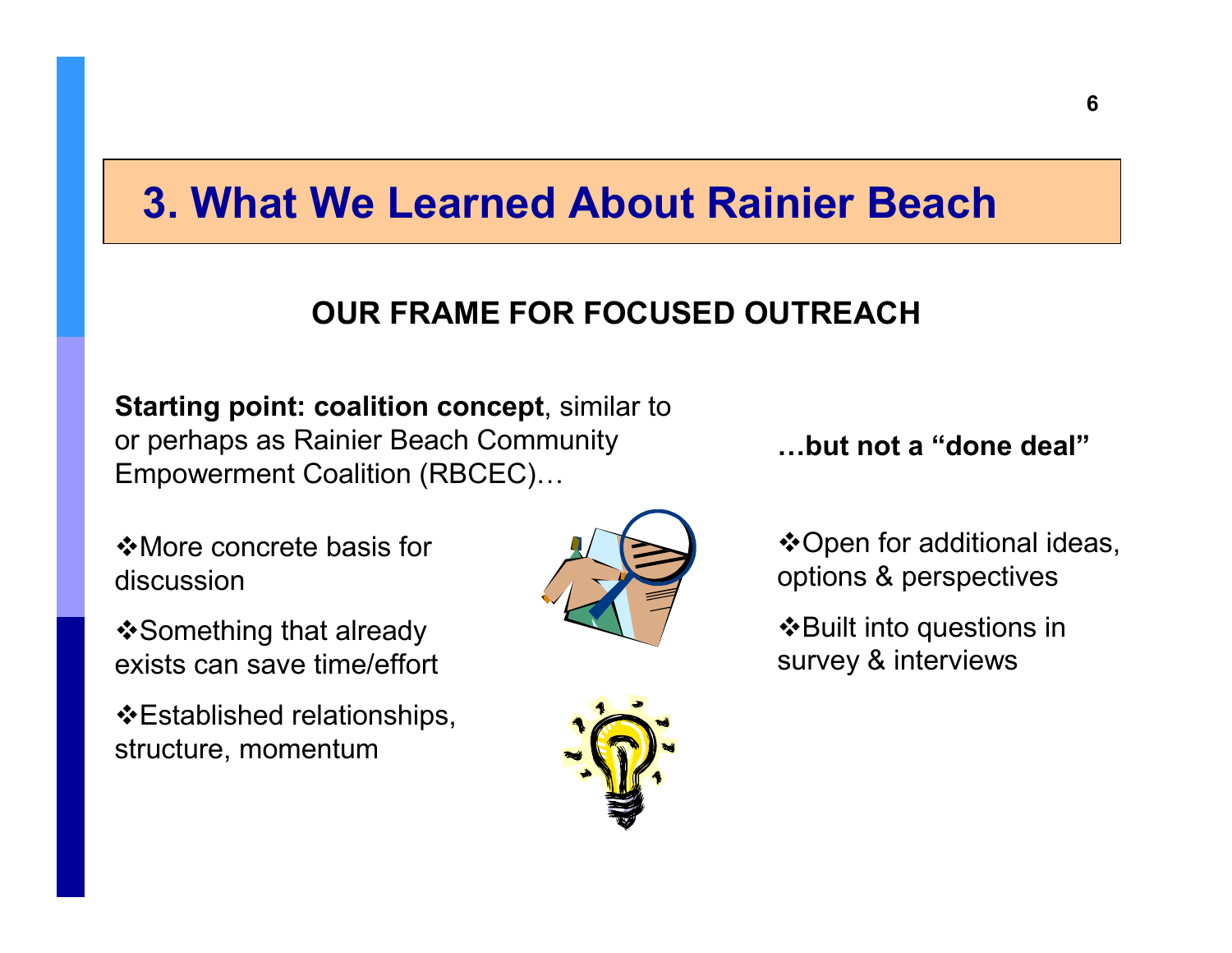### **3 Tiers of focused outreach with...**

Community groups that might play a direct role in an organizational structure.

| Who                                  | 1. RBCEC Board                                                                                                                                                                                                                               | 2. RBCEC Partners                                    | 3. Other CBOs Not RBCEC<br><b>Partners or Historically</b><br><b>Underrepresented</b> |  |
|--------------------------------------|----------------------------------------------------------------------------------------------------------------------------------------------------------------------------------------------------------------------------------------------|------------------------------------------------------|---------------------------------------------------------------------------------------|--|
| <b>Purpose &amp;</b><br><b>Focus</b> | ❖ Thoughts about neighborhood plan implementation<br>❖ Thoughts about an organizational structure<br>❖ Thoughts about potential role of RBCEC, strengths, additional capacity needed<br>❖ Other ideas for community organizational structure |                                                      |                                                                                       |  |
|                                      |                                                                                                                                                                                                                                              | ❖ Experiences as partners                            | ❖ Familiarity with RBCEC &<br>thoughts about potential role                           |  |
| <b>Method</b>                        | Group conversation with<br>consultant                                                                                                                                                                                                        | Online survey sent to all<br>partners by Board chair | 1-on-1 conversation with<br>consultant                                                |  |
| Who<br><b>Responded</b>              | 4 of 6 Board members                                                                                                                                                                                                                         | 14 partners                                          | 20 individuals from 18<br>organizations                                               |  |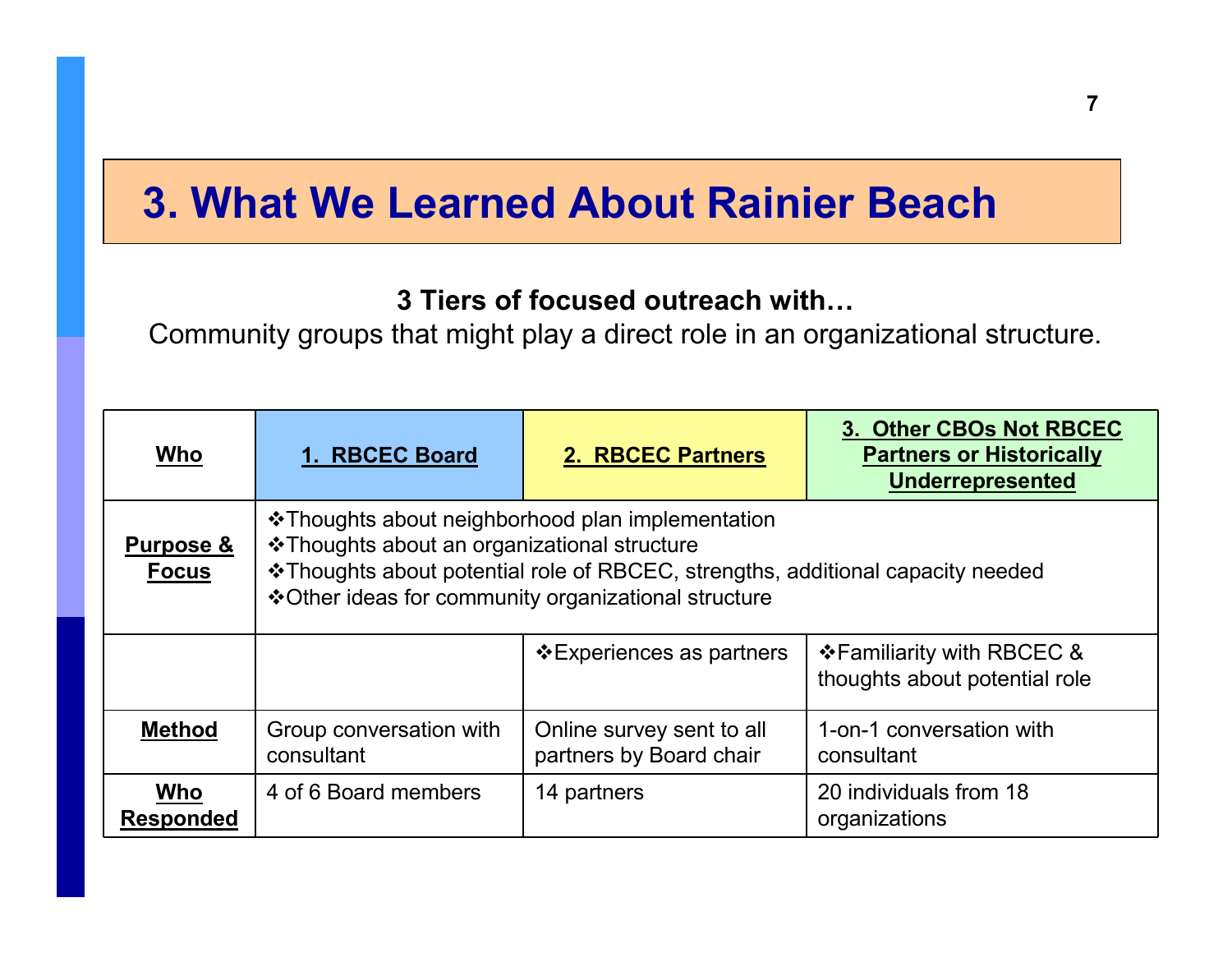| 2. RBCEC Partners                                                                                                                                                                                                                                                                      | 3. Other Orgs Not RBCEC Partners or<br><b>Historically Underrepresented</b>                                                                                                                                                                                                                                                                                                                                                                                                                                                                                                                                                                                                                                                                                                                                                                                                                                                |
|----------------------------------------------------------------------------------------------------------------------------------------------------------------------------------------------------------------------------------------------------------------------------------------|----------------------------------------------------------------------------------------------------------------------------------------------------------------------------------------------------------------------------------------------------------------------------------------------------------------------------------------------------------------------------------------------------------------------------------------------------------------------------------------------------------------------------------------------------------------------------------------------------------------------------------------------------------------------------------------------------------------------------------------------------------------------------------------------------------------------------------------------------------------------------------------------------------------------------|
| 14 partners completed survey                                                                                                                                                                                                                                                           | 20 individuals from 18 organizations                                                                                                                                                                                                                                                                                                                                                                                                                                                                                                                                                                                                                                                                                                                                                                                                                                                                                       |
| ❖ Center for Ethical Leadership<br>❖ CHAMPS Resource and Service Center<br>❖ Damascus Baptist Church<br>❖ Friends of Atlantic City Nursery<br>❖ Got Green<br>❖ Parents for Student Success<br>❖ Southeast Seattle Community Youth Orchestra<br>❖7 did not name affiliated organization | Refugee & Immigrant-serving Organizations<br>❖ African Business Association of Seattle<br>❖ Center for East African Community Services<br>❖ Ethiopian Community Mutual Assn<br>❖ Filipino Community of Seattle<br>❖ Oromo Cultural Center / Oromo Community Organization<br>❖ Medhane Alem Ethiopian Evangelical Church<br>❖ Vietnamese Friendship Association<br><b>Faith-based Organizations</b><br>❖ African American Reach & Teach Health Ministry<br>❖ Buddha Jewel Monastery<br>❖ Medhane Alem Ethiopian Evangelical Church<br>❖ Rainier Beach United Methodist Church<br><b>Neighborhood Organizations</b><br>❖ Rainier Beach Community Club<br>❖ Rainier Beach Merchants Association<br>❖ Rainier Beach Medical & Dental Clinic<br>❖ Southeast Seattle Senior Fdn / Brighton Apts<br><b>Other Community Organizations</b><br>❖ African American Reach & Teach Health Ministry<br>❖ Mount Baker Housing Association |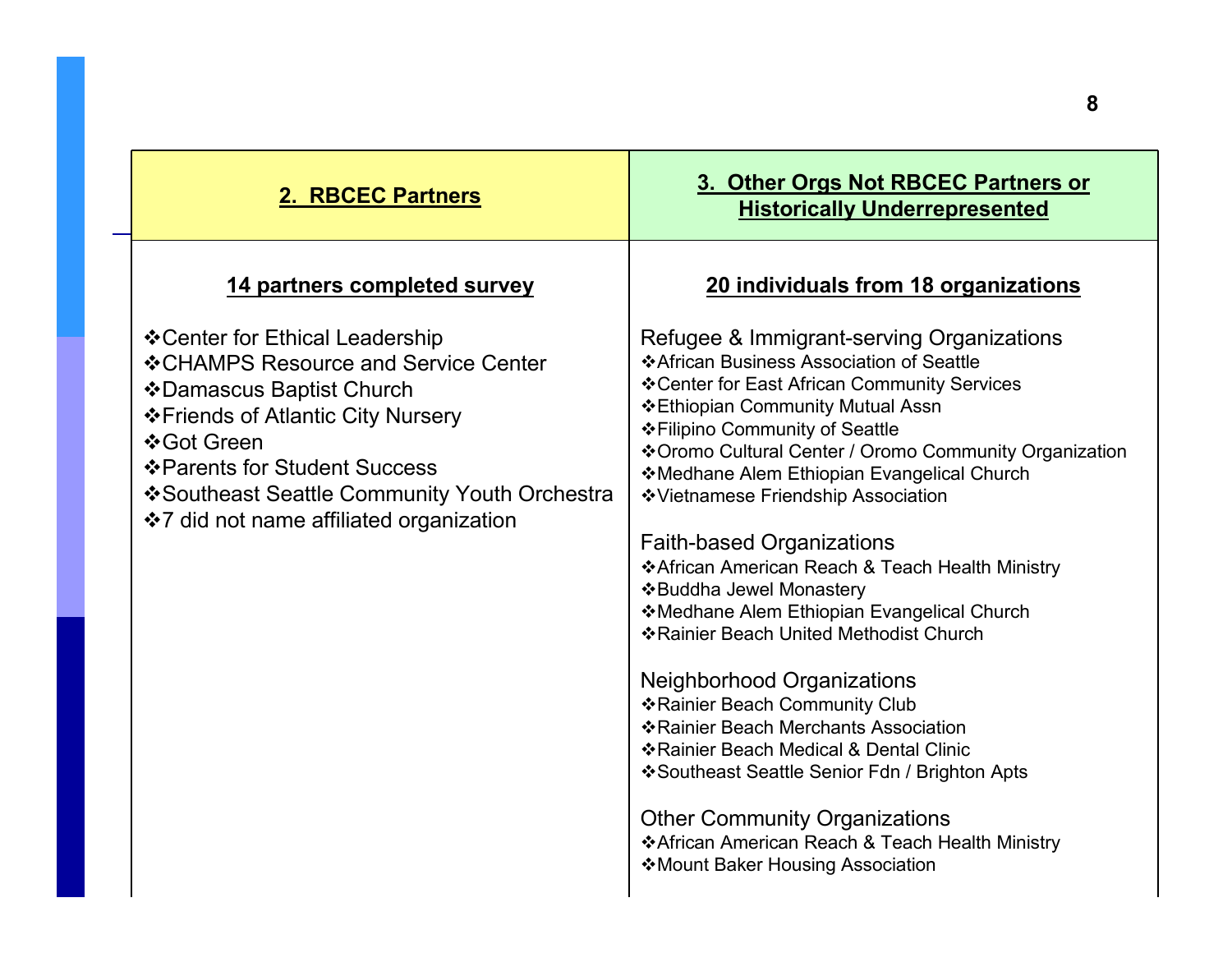#### **OVERALL THEMES**

- 1. ALL SHARE GENUINE CONCERN FOR AND COMMITMENT TO RB
- 2. VARIED INVOLVEMENT & CONFIDENCE IN NEIGHBORHOOD PLAN PROCESS = IMPLICATIONS
- 3. COMMUNITY ORGANIZATIONS IN RAINIER BEACH: MANY "SILOS", and NEED FOR MORE **CONNECTION**
- 4. ORGANIZATIONAL STRUCTURE: RANGE of IDEAS. MOST SAY MORE STRUCTURE IS NEEDED

*"How can implementation of a plan be successful if the process didn't include significant community representation?"*

*"I once went to [a neighborhood] meeting and tried to get involved but there was no follow up. We have been involved at Othello, and found getting engaged much easier. I know exactly who to contact, call, and reach out to, same with Mt. Baker. Not so in Rainier Beach."*

> *"There is a need for more connection, communication among groups. Many organizations don't know each other."*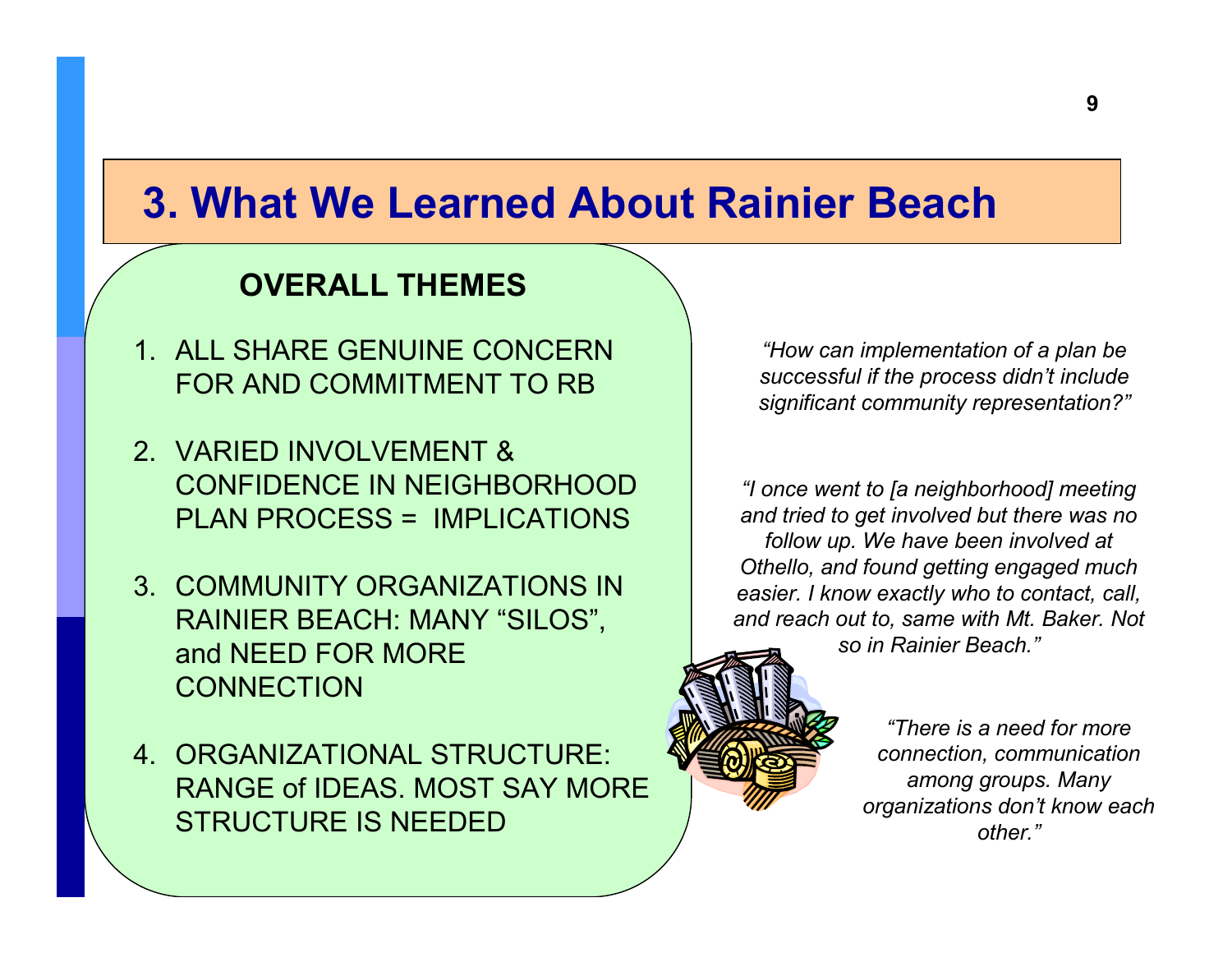### **COMMENTS ABOUT A COMMUNITY ORGANIZATIONAL STRUCTURE**

*"A coalition of local community organizations with RBCEC in a leadership role."*

*"If we had good contacts / connections in Rainier Beach and understood what the community wanted, we would be open to doing something interesting, making sure our projects fit in and help support neighborhood goals."*

*"We want to be very rooted in and connected to the community. Any connection that helps us do that – especially efficiently – is a good thing. We would be happy to help be 'one of the forces to unite.'"*

*"A network structure.""General membership, executive Board for overall/oversight, and then Committees (which could be each organizational partner), who each do their own work and come back to the whole."*

*"It should be resident-centric9"*

*"Maybe it doesn't have to be one monolithic organization – there could be groups affiliated who still work on specific needs – so it's a mirror of the neighborhood. Kind of like a UN."*

*"A good feedback loop that the city doesn't ignore."*

*"The goal is whatever structure will WORK to REACH people. The main thing is people shouldn't be left out."*

*"A safe, neutral container for different conversations."*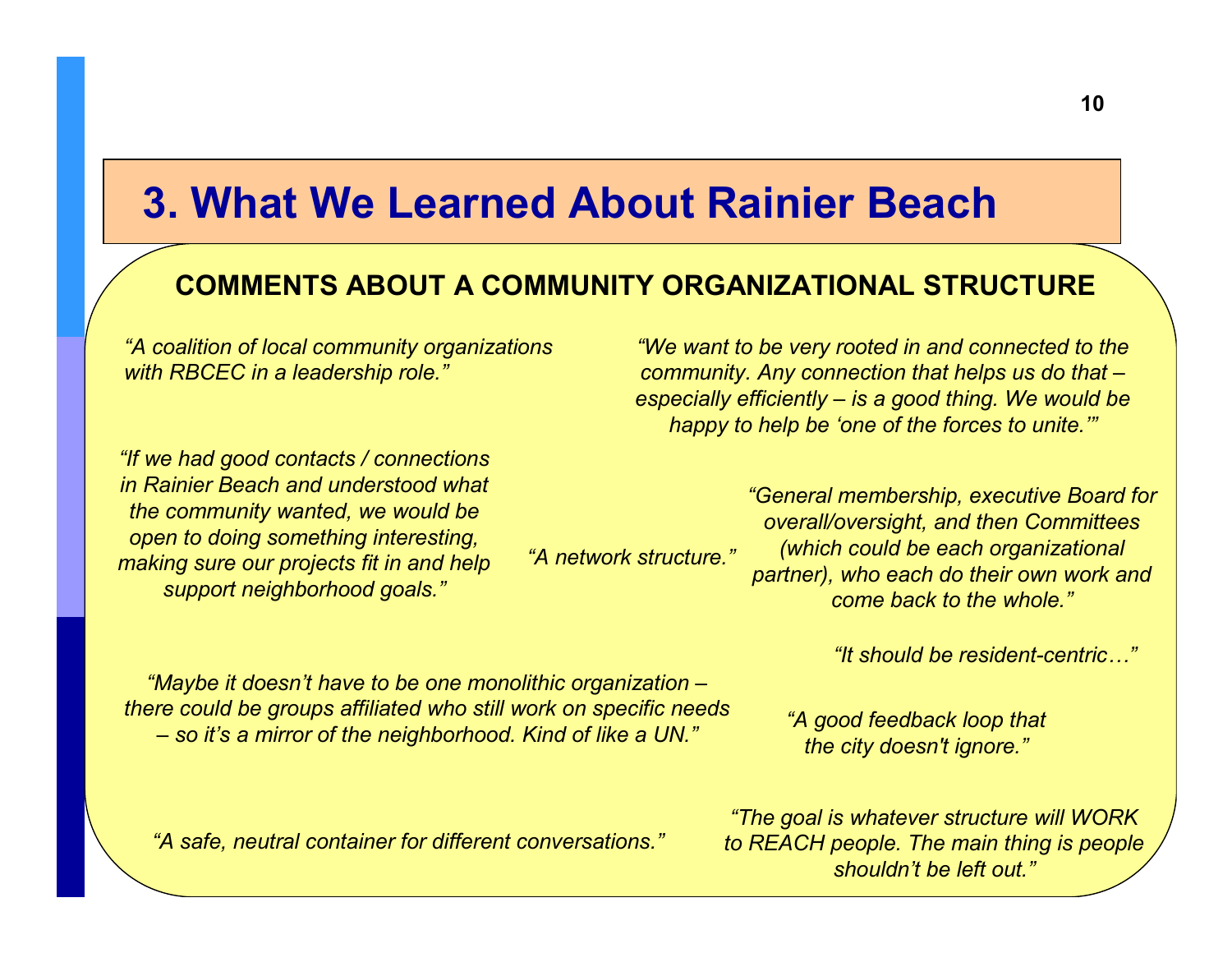#### **Thoughts About RBCEC Today**

(from survey respondents)



Those who've been involved have positive things to say *(11 of 14 surveyed said they had good or very good experiences with RBCEC)*

#### **Comments about RBCEC Strengths**

*"Passion for the neighborhood; ability to see strategic connections; a sense of history and the importance of place in advancing community work."*

*"Community trust! Good Leadership! and true commitment and passion for serving families and community members at the Rainier Beach Neighborhood."*

*"Rainier Beach is not very well-organized as a community. It's hard to find an organization that speaks for the community. The Coalition is the closest we have."*

#### **Stated Strengths of RBCEC**

Open, inclusive, visible

Trusted, credible, respected, especially leadership

Convener of diverse groups and people

Committed, passionate and invested in the neighborhood

Longevity, history, community knowledge

- Works on broad range of issues
- Ability to see strategic connections, visionSuccesses to date (e.g. events, communication, convening)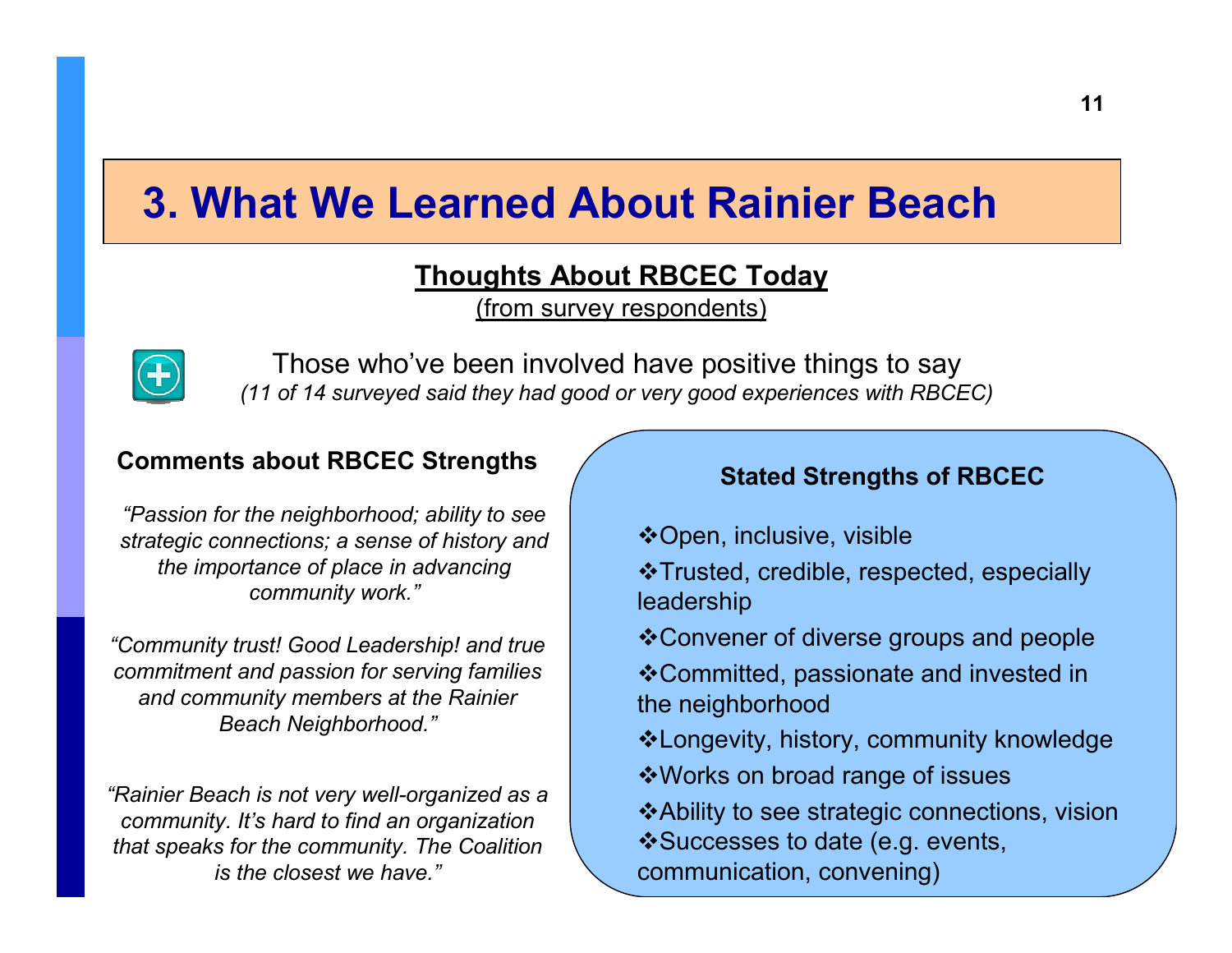### **Thoughts About Potential Role of RBCEC**

Majority who responded support the idea of RBCEC in a lead role.

*"It's wise to build on the pre-existing coalition rather than start from scratch. It seems the Coalition could take the lead on collecting and sharing input from neighborhood partners."*

*"Don't really mind who manages it especially if some organizations have been around longer and have capacity."*

*"Doesn't have an agenda; if it's another group, might have too narrow a focus or their own agenda...*"

*"The recognition \exists so there is no need for burning resources through duplication."*

 *"Overall, I think should use and build on RBCEC as a vehicle; why waste time and resources on new."*

One respondent had a different perspective.

*"Leadership of RBCEC is great, inclusive, but the question is 'How do we get people into a closed system, where power brokers exist. People like structures.' I more envision a situation of 'controlled chaos' where there are many catalysts. The potential disadvantage of a coalition structure: how will it work in terms of bureaucracy, red tape? Getting things done? You don't want to stifle ideas, energy, creativity. Can groups come together? Will it mean funneling resources to one place?"*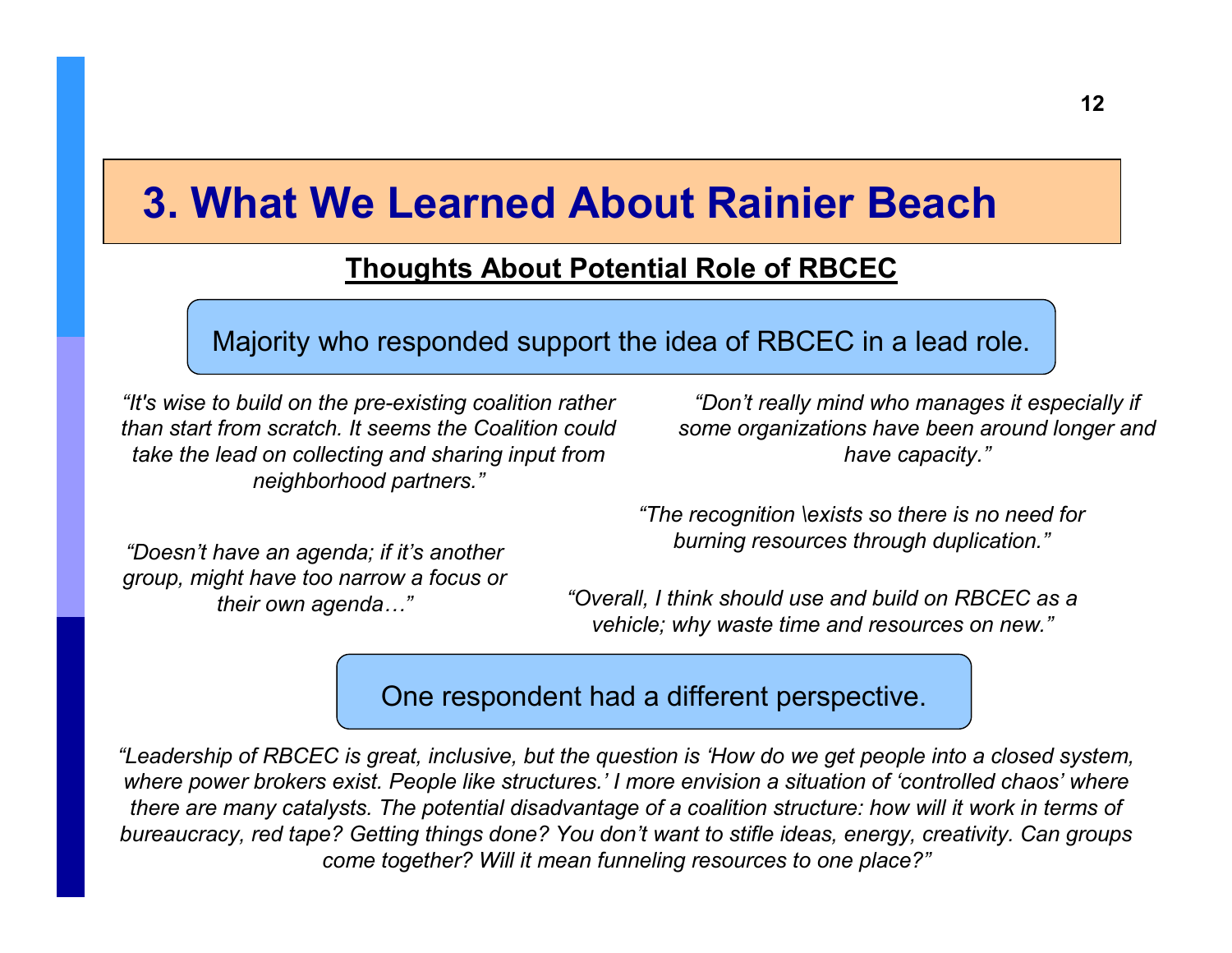### **Thoughts About Potential Role of RBCEC**

#### **POTENTIAL ROLES**

Voicing neighborhood needs

 $^*$ **Liaison** 

Convening, connecting, informing Providing vision, leadership as part of a collaborative community effort

Monitoring, buffer to institutions, *"9make sure City truly uses ideas and suggestions from Rainier Beach."*

 $\triangle$ Keeping organizations & stakeholders informed and involved

Ensuring racial equity outcomes

#### **RBCEC BOARD THOUGHTS**

❖ Board members who responded are supportive of RBCEC in a lead role

Communication/information

Conduit for and to resources, projects, information

Convening, coordinating, connecting

Variation in familiarity with & support of planning update process

Biggest capacity need is additional staffing

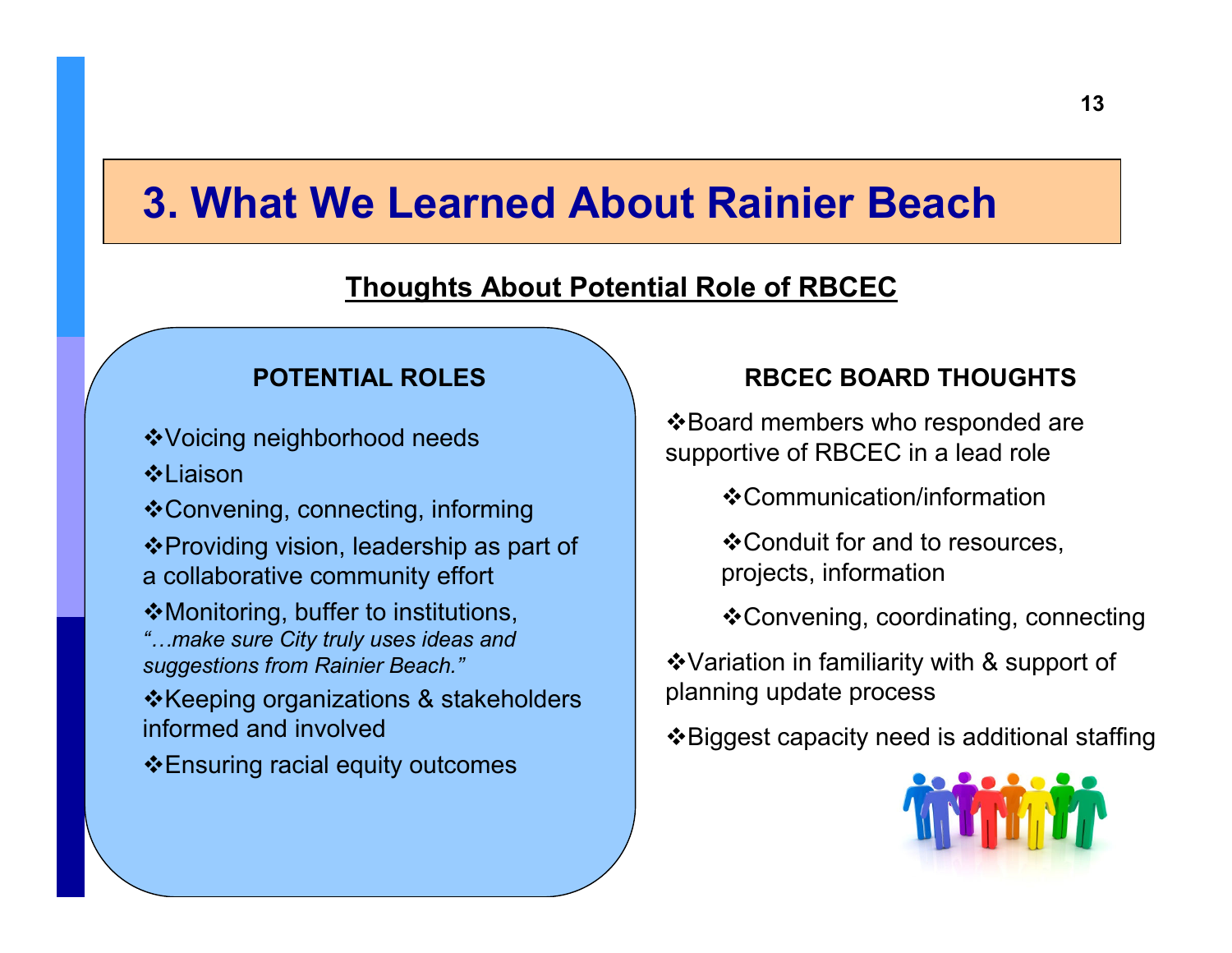### **Community Organizations who areNot RBCEC Partners and/or Historically Underrepresented**

### **OVERALL THEMES**

- 1. MOST HAVE A SPECIFIC FOCUS (e.g. race/ethnic/cultural affinity, refugee & immigrant communities, faith-based, geography)
- 2. LACK CONNECTION and WANT MORE, BUT HAVE LIMITED CAPACITY
	- ❖ With other community organizations, institutions, neighborhood-wide efforts<br>❖ Nearly all are volunteer based and/or small, and lack canacity to engage
	- Nearly all are volunteer-based and/or small, and lack capacity to engage<br>consistently or dooply consistently or deeply
	- **Example 19 To participate more, need support in various ways (information, contacts,**<br>relationship huilding formal partnership, use of technology, compensation relationship building, formal partnership, use of technology, compensation)
- 3. LITTLE OR NO FAMILIARITY WITH RBCEC
	- ❖ Most aren't familiar with RBCEC<br>❖ Two tried to got involved, found
	- ❖ Two tried to get involved, found it difficult to access

*"Rainier Beach is changing – I'm not sure how well represented Coalition is now – e.g. immigrant populations."*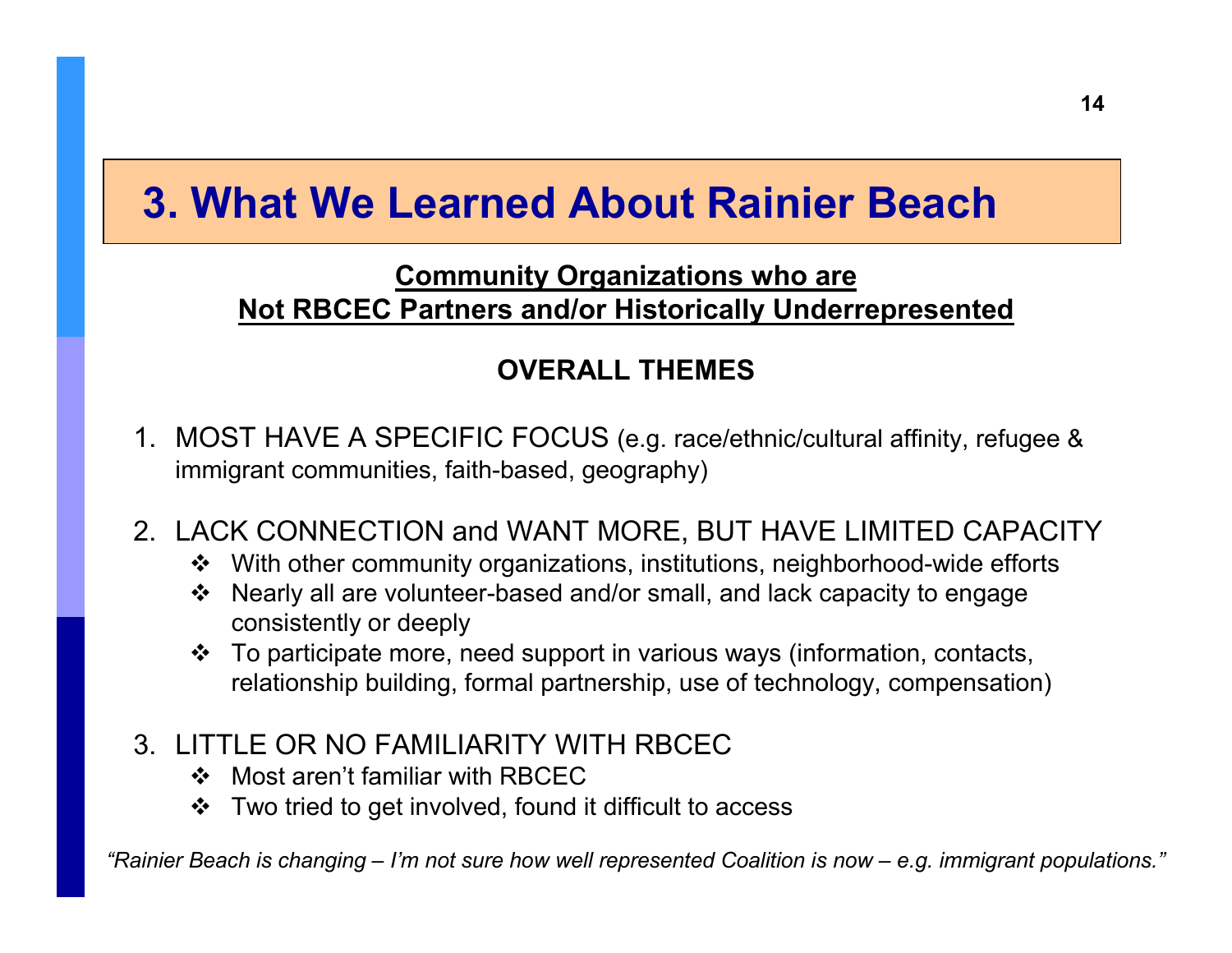### **Observations from Specific Types of Organizations**

#### **Faith-based Organizations**

❖Relatively small congregations, not well-connected Yet tight-knit and major gathering points within congregations



#### **Other Organizations**

❖2 serve geographic areas well beyond Rainier Beach  $\clubsuit$ How to harness their contributions while engaging them in feasible ways

#### **Neighborhood-based Organizations**

The most potential for "duplication" of roles Need for dialog about roles & relationships if a goal is to minimize overlap

*"Important role of faith institutions (churches, temples) and church leaders in reaching people. Find the pastors and imams. Then you can access people."*

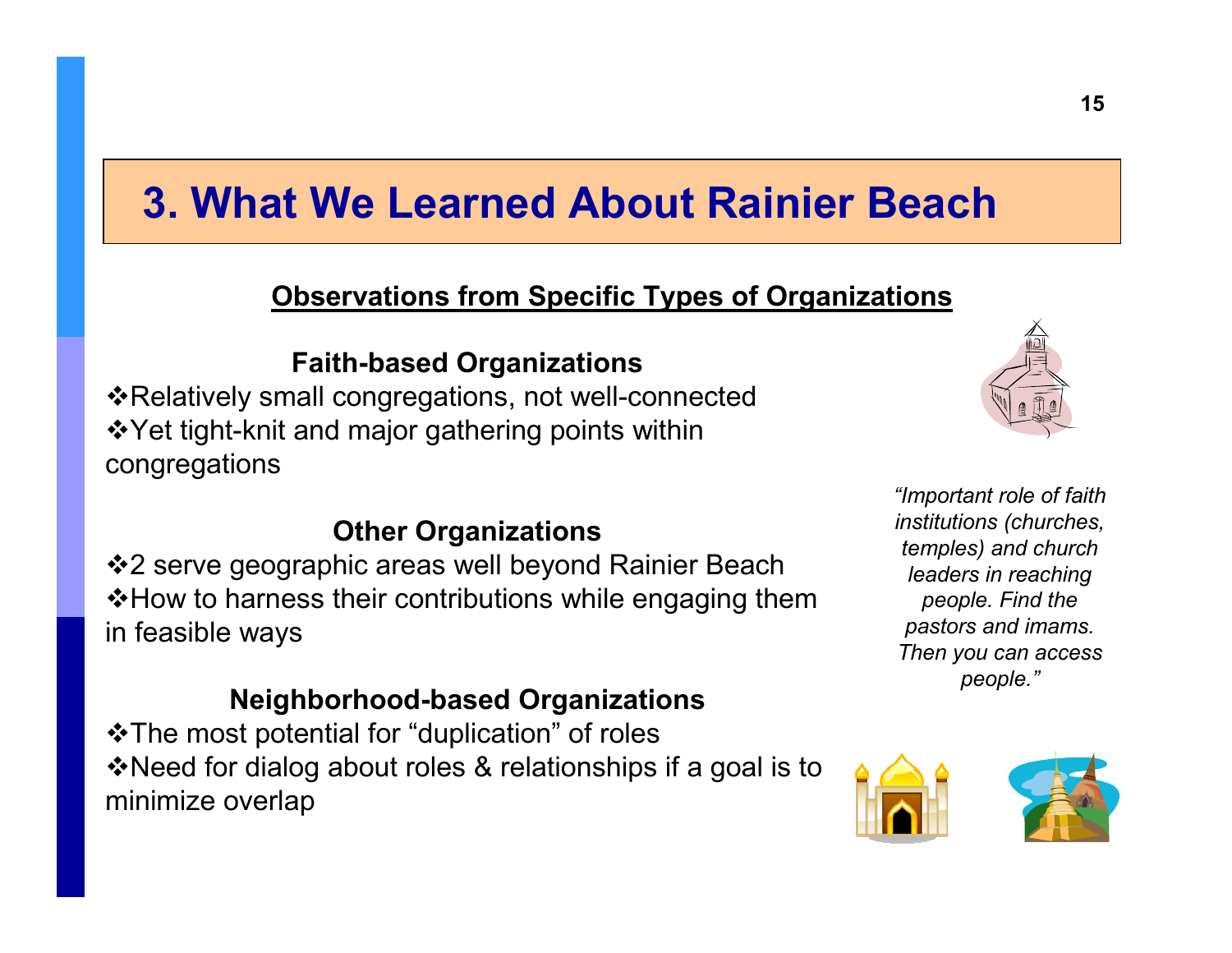#### **Refugee & Immigrant Community Organizations**

### 1. DISTINGUISH NEWCOMER NEEDS FROM RACE & ETHNICITY

 *Unique needs* of refugee & immigrant communities are as important as cultural aspects

### 2. BARRIERS TO GETTING INVOLVED

- ❖ Engaging on multiple levels while<br>Saving little capacity having little capacity
- ❖ POL structure helpful<br>❖ Need to meaningfully
- ❖ Need to <u>meaningfully</u> partner with<br>Croanizations in each community organizations in each community, who are trusted & know their own **communities**

*"Need to have real partnerships with ethnic organizations – not just ask for input, or hire 1 staff of a particular race or ethnicity. It's the organizations that have the trust and relationship with the community and will bring the community to engage."*

*"Mainstream organizations like XXX aren't culturally competent. City should invest in organizations closer to the ground, who understand communities. At the very least, keep the money 'in the City' and hire more culturally competent staff."*

 *"Fund the MAA's [mutual assistance associations], not just the mainstream organizations."*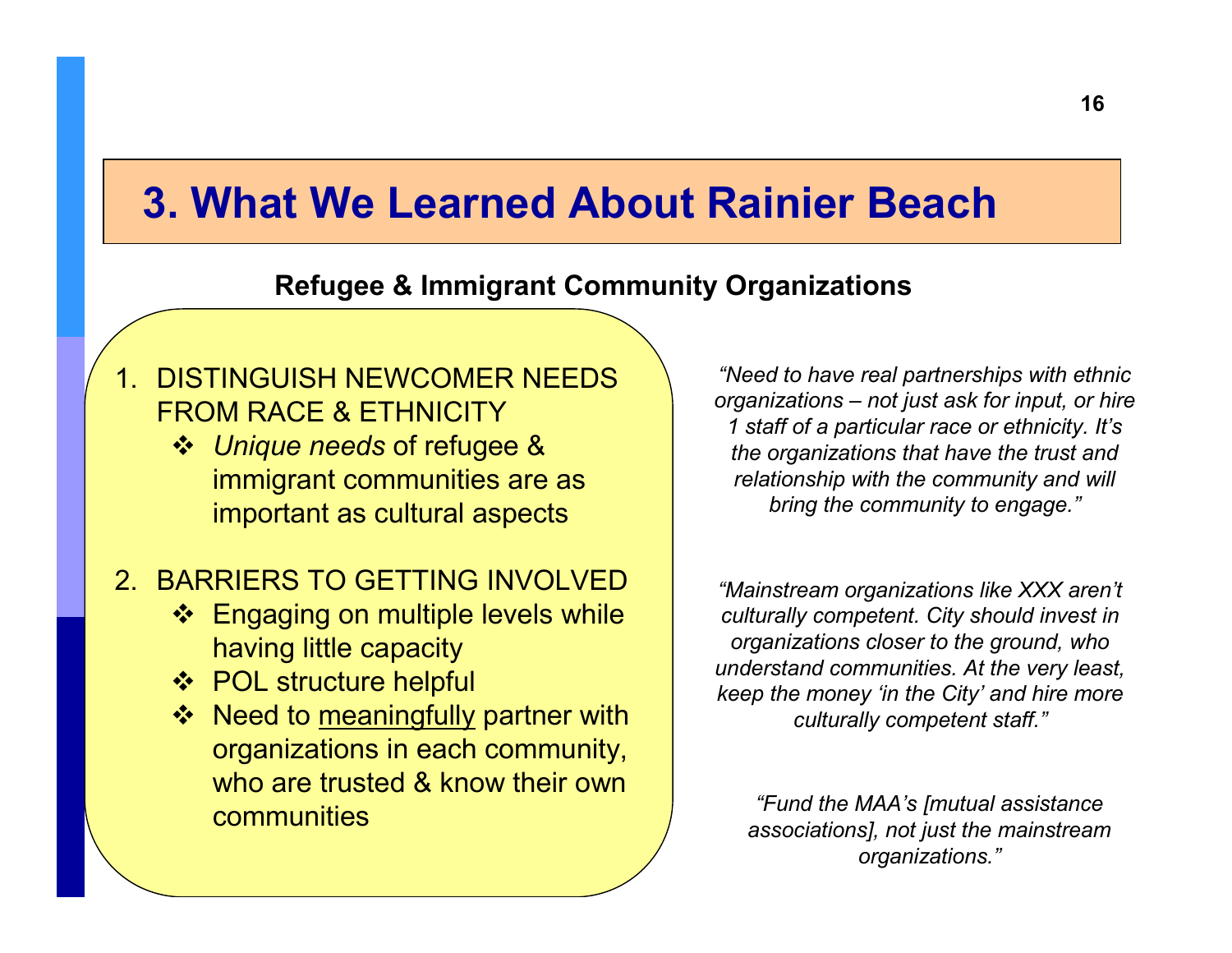### **Refugee & Immigrant Community Organizations**

*"Funding structures need to be challenged. Resources always go to the larger organizations, often before they've even consulted with communities of color. Then it trickles down. Or it may not trickle down at all. Again, ethnic communities are asked to participate too little too late with no support."*

*"I came to a meeting [of a RB group] but I didn't see any other refugee & immigrant leaders. They were talking about education and it was very aggressive. I was uncomfortable."*

- 3. MAINSTREAM CONNECTIONS & RELATIONSHIPS
	- ❖ "Mainstream" disconnect: with City, intermediaries, even<br>ether community orgs other community orgs
	- Gaps: language, culturally-based different<br>Communication styles, ways of ongaging a communication styles, ways of engaging and advocating, outreach methods, program design
	- Lip service, tokenism *"Sometimes, we participate but our feedback is not heard."*
	- ◆ Mutual perceptions/misperceptions that each others'<br>
	communities are "tight, and hard to break in" to communities are *"tight, and hard to break in"* to.

#### 4. BUILDING CROSS-CULTURAL ALLIANCES TAKES WORK

❖ Need for continued work toward cultural understanding<br>across all communities in order to build alliances across all communities in order to build alliances

*"Real challenge: building a strong multi-cultural collaboration model."*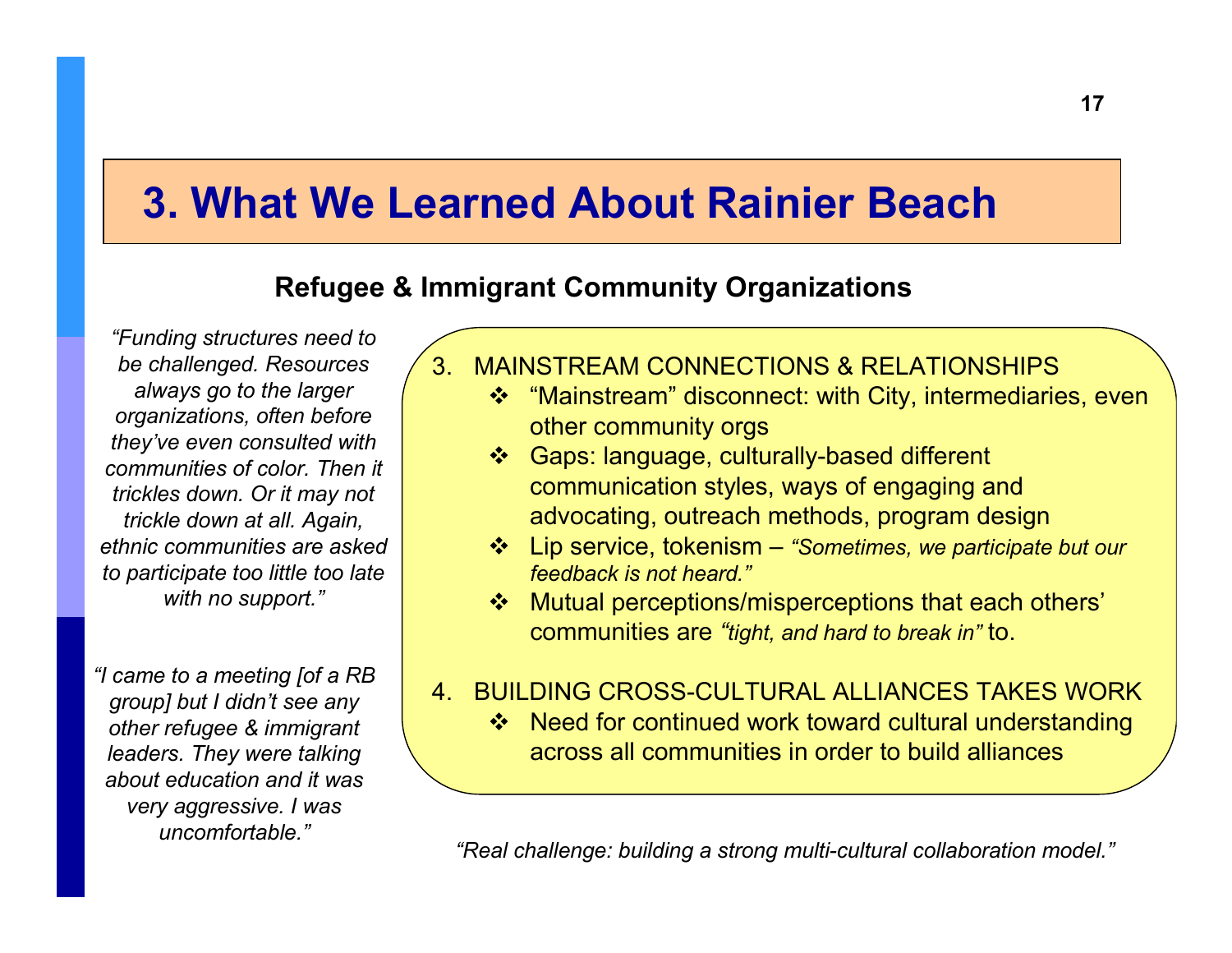#### **Thoughts About A Shared Cultural Center**

#### **PAST & PRESENT**

 "We have been franchised" out of necessityAll volunteers, small budgets



#### **FUTURE**

 Most wish to have a cultural center, see value in it, even consider it critical

*"Need to have services that refugees need. Families are busy, have critical family issues, so if they go out, it's for something critical such ashomework, citizenship, not just for leisure* things..."

*"Problem has been that the Rainier Beach Community Center does not serve the needs of refugee and immigrant communities, it's too mainstream. Folks feel like the building doesn't belong to them."*

*"I want to see something that represents me or my people or my society. Kids needs a cultural center to keep in touch with their ancestors' culture, religion, values, social norms."*

*"Refugees and immigrants, especially newest newcomers, share similar identities, problems, goals, aspirations. If there was a center to bring all these communities together, it would be a good idea."*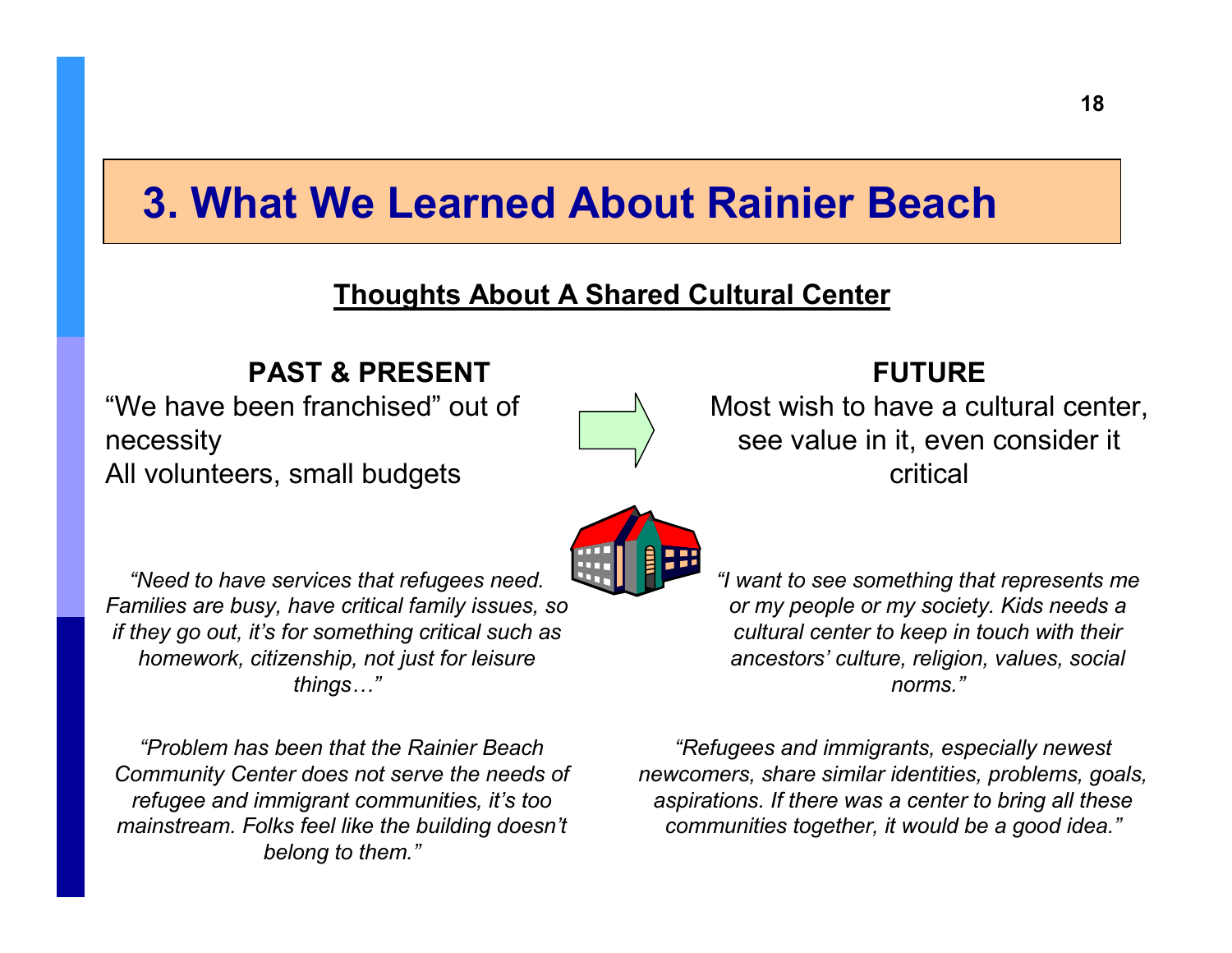### **Thoughts About A Shared Cultural Center**

### **KEY QUESTIONS TO BE DETERMINED**

- 1. Purpose / functions?
- 2. Which communities?
- 3. Location?
- 4. Physical Form?
- 5. Role of City of Seattle?



- 1. Identity, cultural preservation, services
- 2. All refugee & immigrant communities? Pan-African given RB demographics?
- 3. Rainier Valley? Rainier Beach?
- 4. Co-locate with RBCC? Separate?
- 5. Most think City should have strong role. What does City think? Pros and cons.



**NEXT STEP** – need a shared conversation

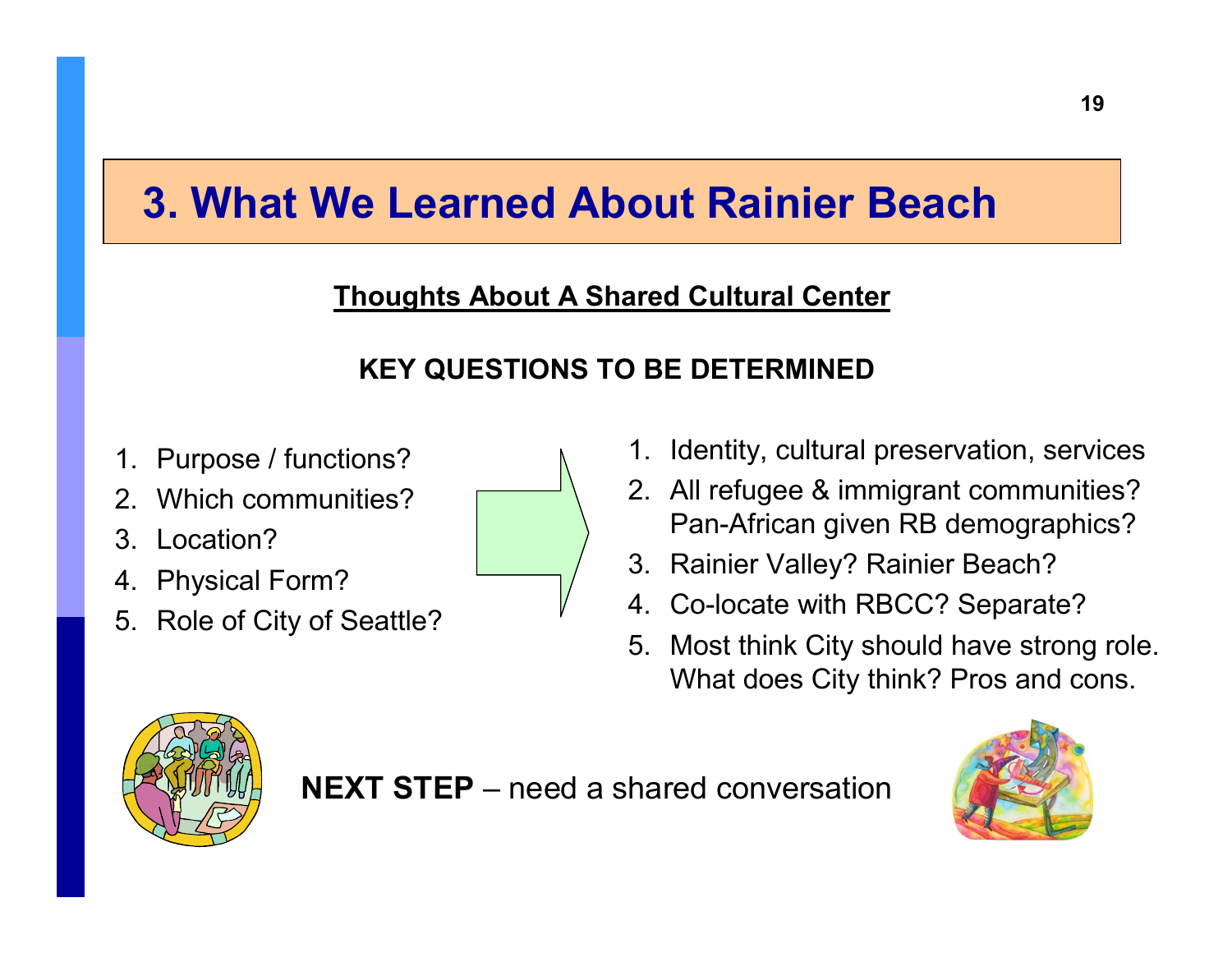### **THOUGHTS FOR MOVING FORWARD**

- 1. SIGNIFICANT OPPORTUNITY EXISTS
	- ❖ To harness more collective, stronger community voice<br>
	A Stronger community voice = greater power to achieve
	- Stronger community voice = greater power to achieve neighborhood goals

### 2. NEED A STRONG FOUNDATION: A CLEAR, CREDIBLE & SHARED VISION

- ❖ Is this embodied in the neighborhood plan / update?
- $\clubsuit$  If not, how can it become that or get as close as possible?
- 3. INGREDIENTS FOR A STRONG NEIGHBORHOOD ORGANIZATIONAL STRUCTURE TO SUPPORT THE VISION
	- ❖ Adds value<br>❖ Accessible
	- ❖ Accessible and able to bridge across cultures<br>
	A Prings together while responding to distinct pro
	- ❖ Brings together while responding to distinct needs<br>❖ Intentional about organizational development
	- ❖ Intentional about organizational development

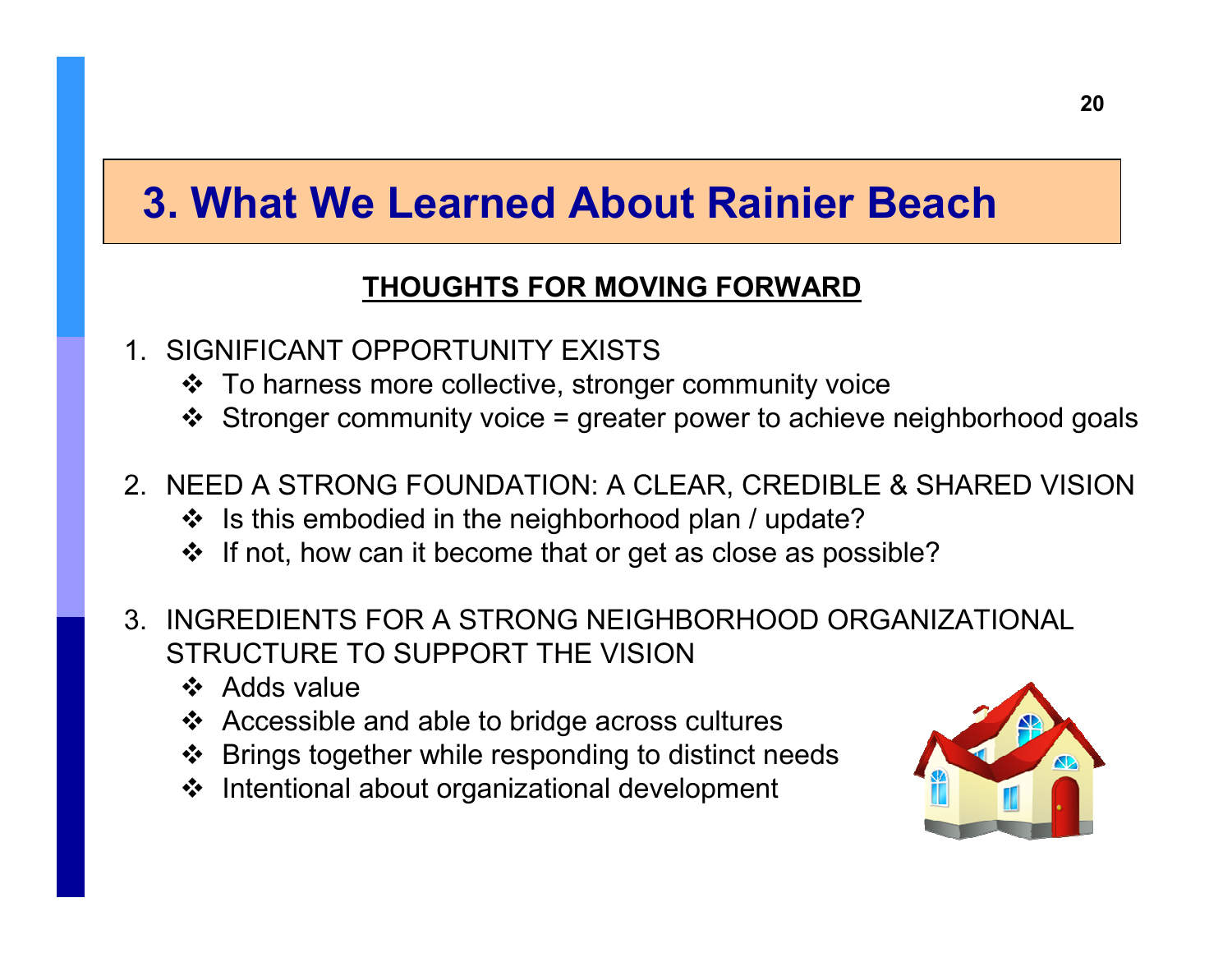### **What is Collaboration?**

- Mission-based organizations and individuals concerned about their community have a long history of working together.
- Approaches vary in structure and formality as much as do the causes, communities and people involved.
- Collaboration vs. collaboration
	- Collaboration: diverse interest groups that combines their human and<br>metarial reservese to effect a specific shapes the members are unable material resources to effect a specific change the members are unable to bring about individually
	- The continuum of Collaboration that includes collaboration: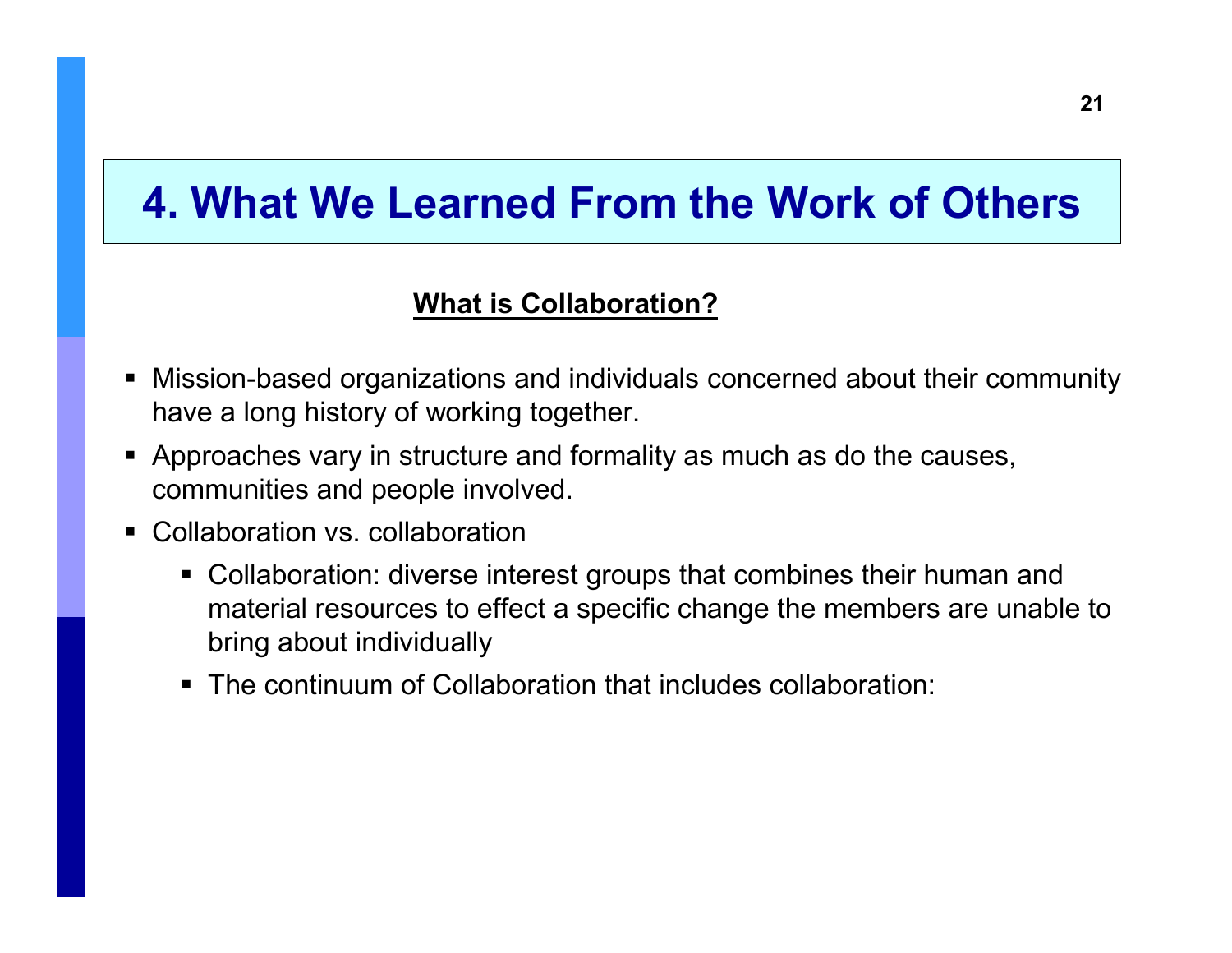### **When is Collaboration a Good Idea?**

- *Not all relationships must be collaborative, nor should they strive to be.*
- Under some circumstances, it may be appropriate to establish a good communication plan.
- Under other circumstances, cooperation between two individuals may be sufficient.
- Perhaps coordination or partnership between two agencies to avoid duplication of effort is all that is required.
- *The general rule is that agencies should engage in collaboration when:*
- $\checkmark$  stakeholders have a common, long-term goal;
- $\checkmark$  are committed to working together as a team; and
- $\checkmark$  cannot achieve the goal more efficiently as independent entities.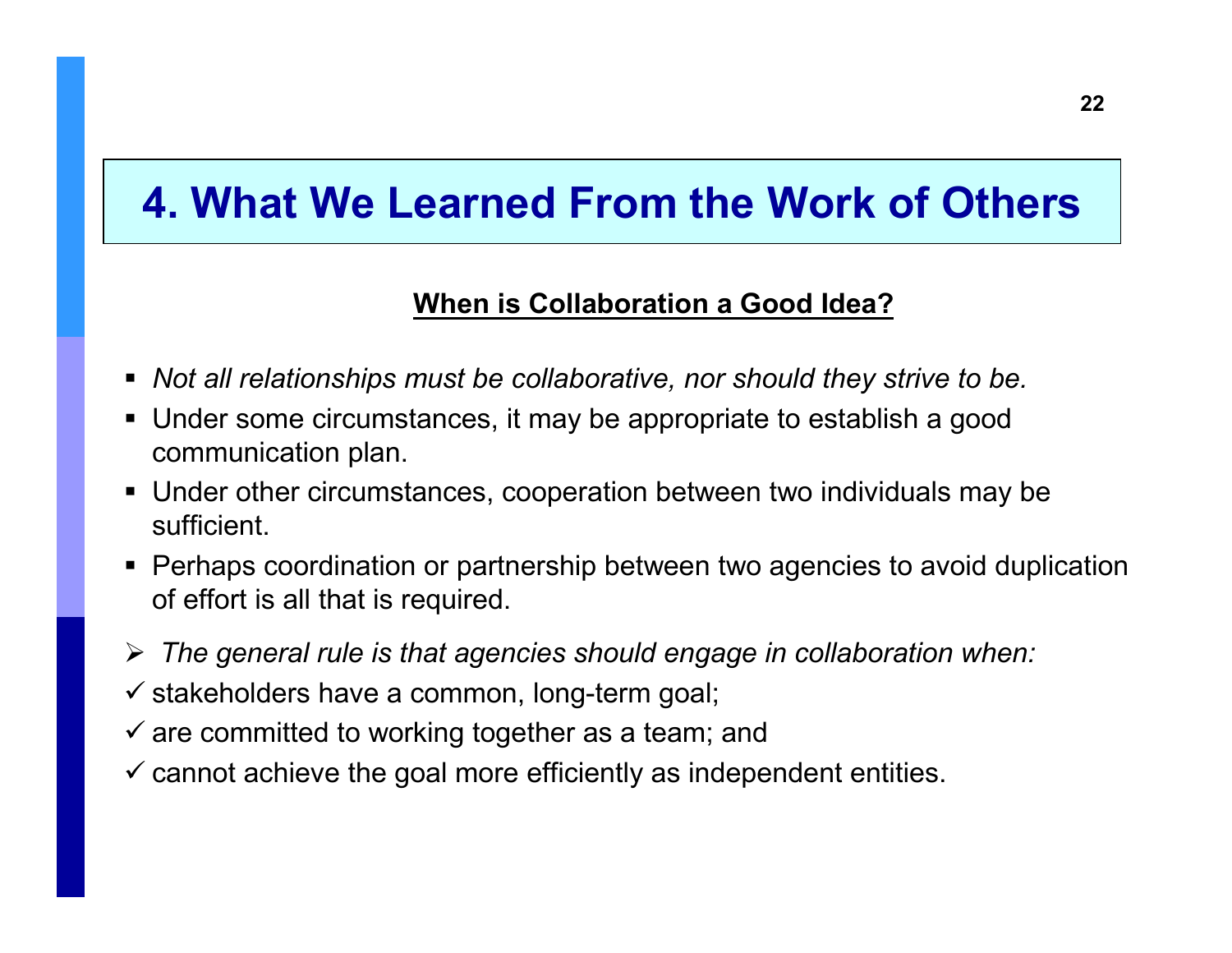### **What can Collaborative efforts do well?**

- Achieve more widespread reach than any single organization could.
- **EXPACCOMPLES** Abjectives beyond the scope of any single organization.
- -Bring greater credibility than individual organizations.
- Provide a forum for sharing information.
- **Provide a range of advice and perspectives.**
- Foster personal satisfaction and help members to understand their jobs in a broader perspective.
- - Foster cooperation between grassroots organizations, community members, and/or diverse sectors of a large organization.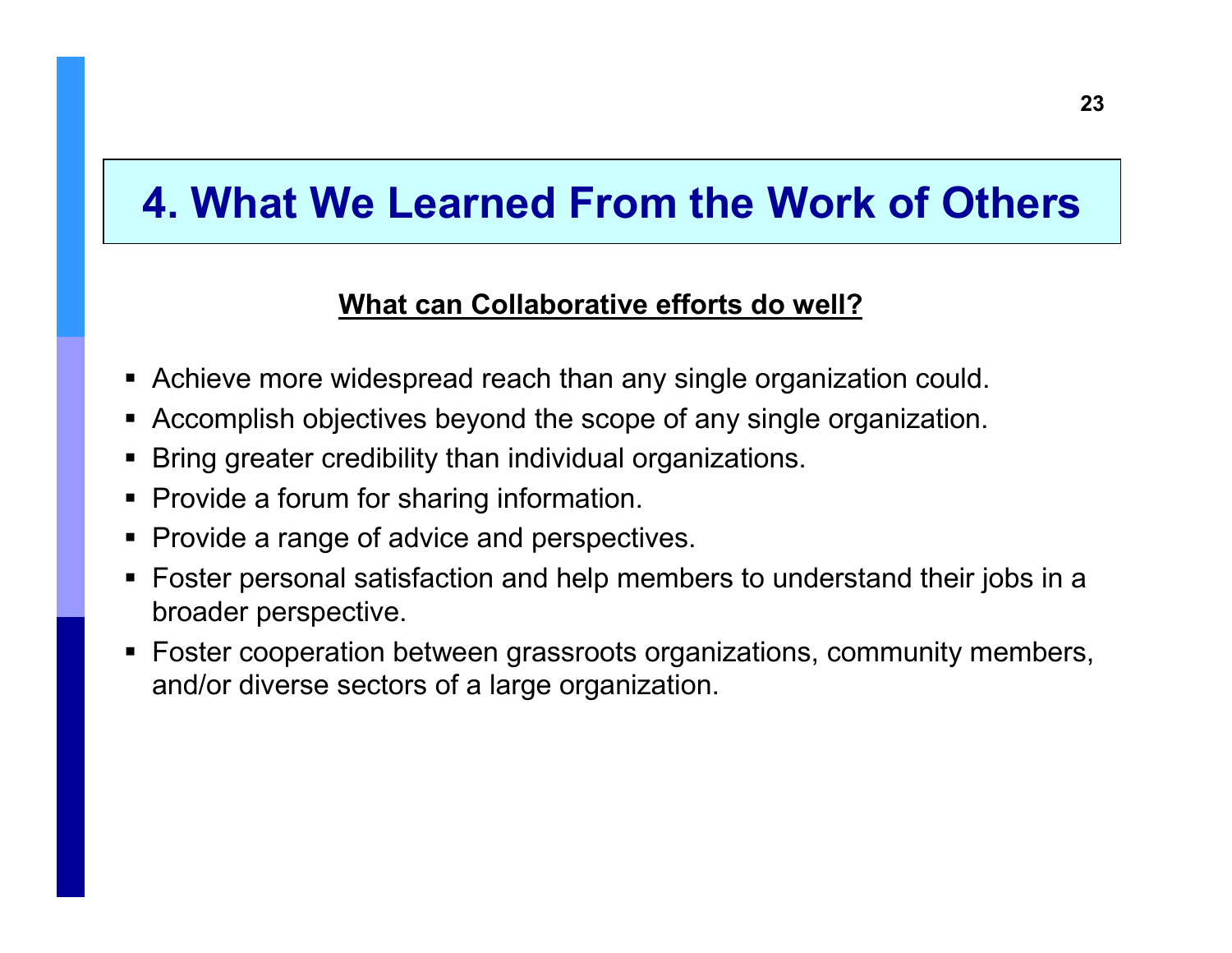### **What is the "continuum of collaboration"?**

#### **cooperation coordination collaboration** • Shorter-term,<br>informal relatio informal relations exist without clearly defined mission, structure, or planning effort• Information shared only about the subject at hand• Each organization retains authority and keeps resources separate • Virtually no risk exists• More formal relationships and<br>understanding of missions understanding of missions• Coordination focused around a specific effort or program • Planning, division of roles and opens communication channels between organizations • While authority still rests with individual organizations, everyone's risk increases• Power can be an issue. • Resources are made available to participants and rewards are shared• A more durable and pervasive relationship • Participants bring separate<br>expresions into a nave the organizations into a new structure with full commitment to a common mission• Requires comprehensive planning and well-defined communication channels operating on all levels• The collaborative *structure* determines authority; risk is greater because each partner contributes its resources and reputation • Power is an issue and can be unequal • Partners pool or jointly secure the<br>securities and share the results a resources, and share the results and rewards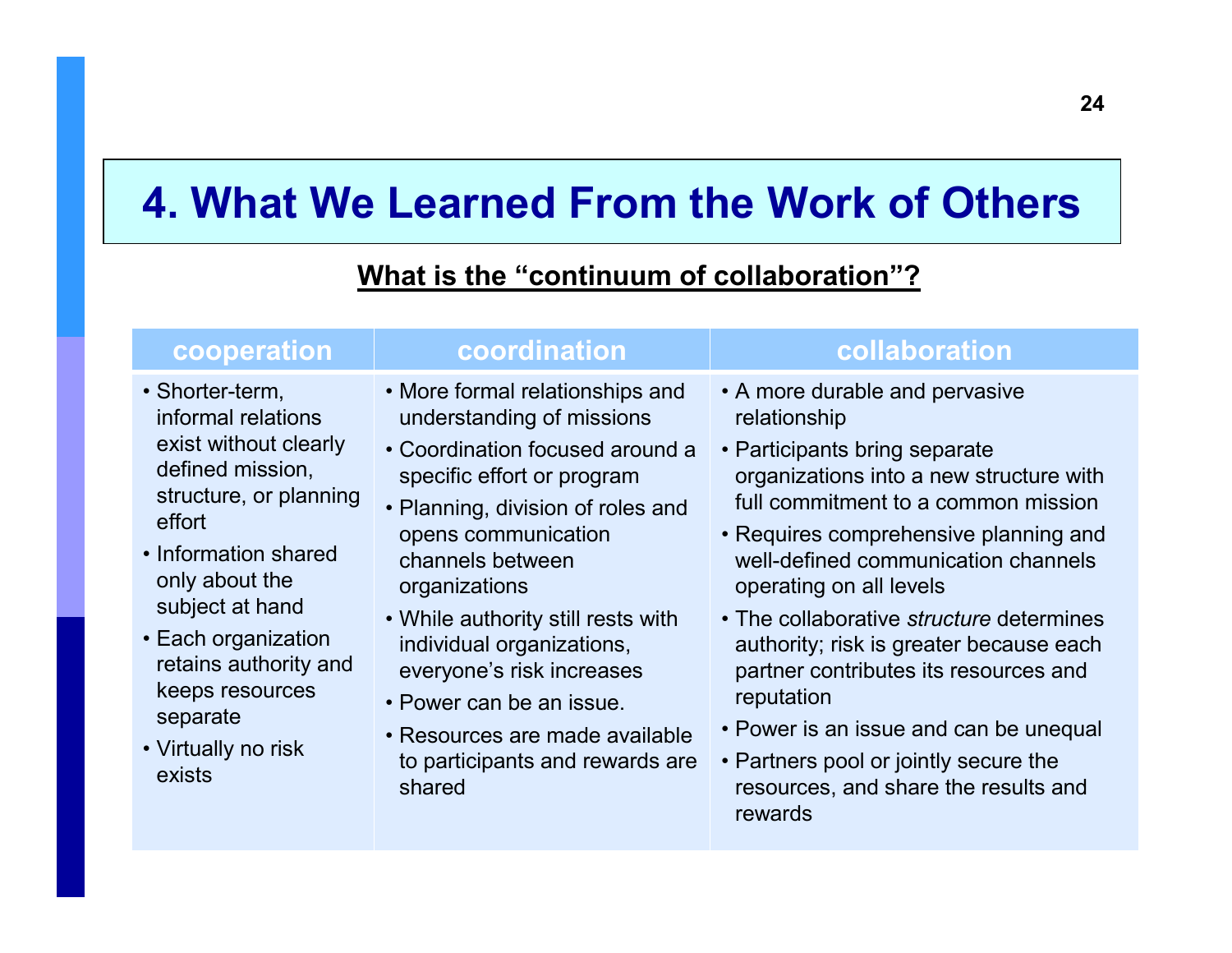#### **What are structures that facilitate Collaboration?**

Advisory committees **Affiliation**  Alliance Coalition Consortium Commission Co-sponsorship Endorsement Federation/Association Joint Venture**Networks** Task forces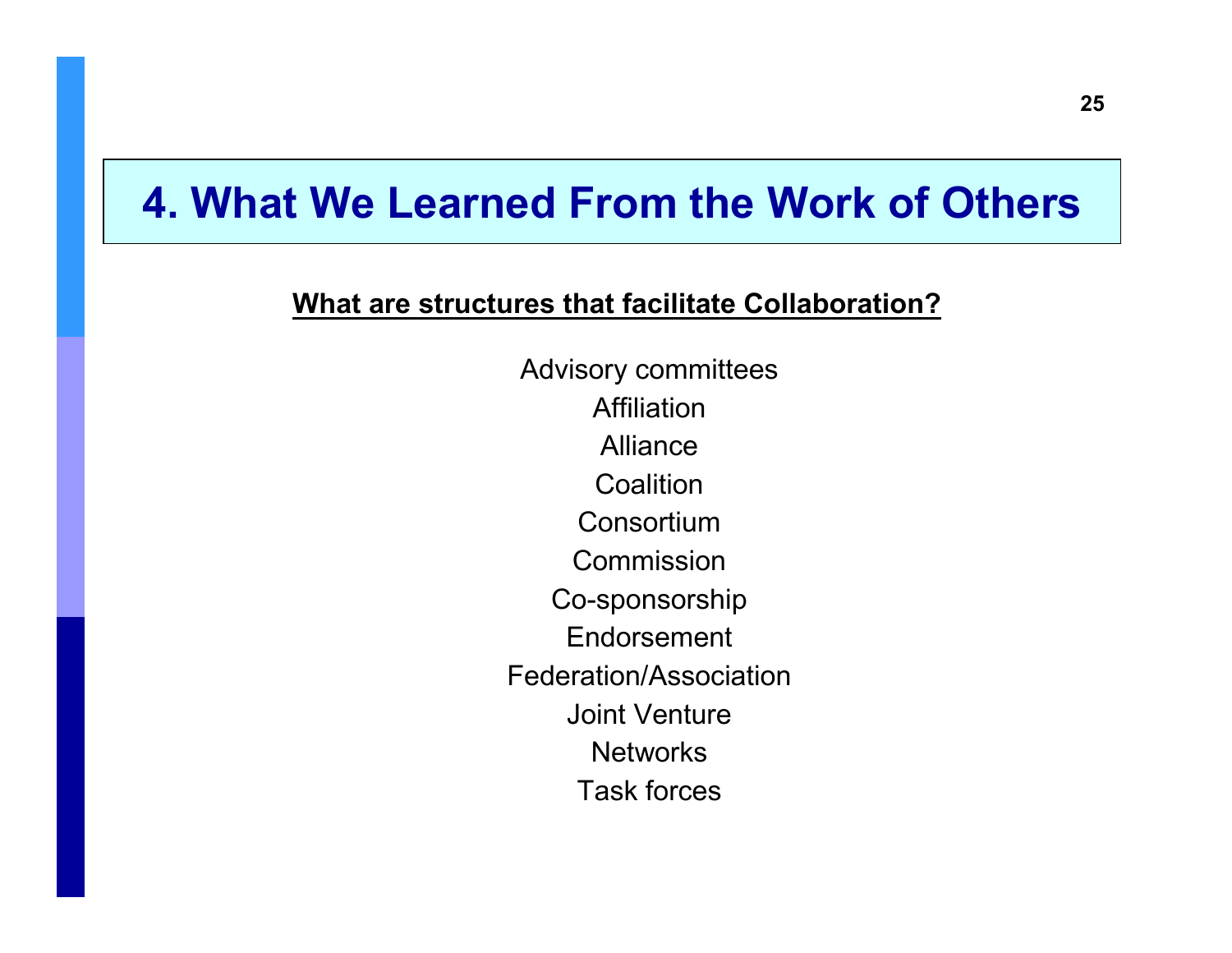### **What makes collaboration work?**

*Research indicates that the following factors influence the success of collaborations formed by nonprofit organizations, government agencies and others.*

- **Environment**
- Membership Characteristics
- **≻Process and Structure**
- **>Communication**
- **≻Purpose**
- **≻Resources**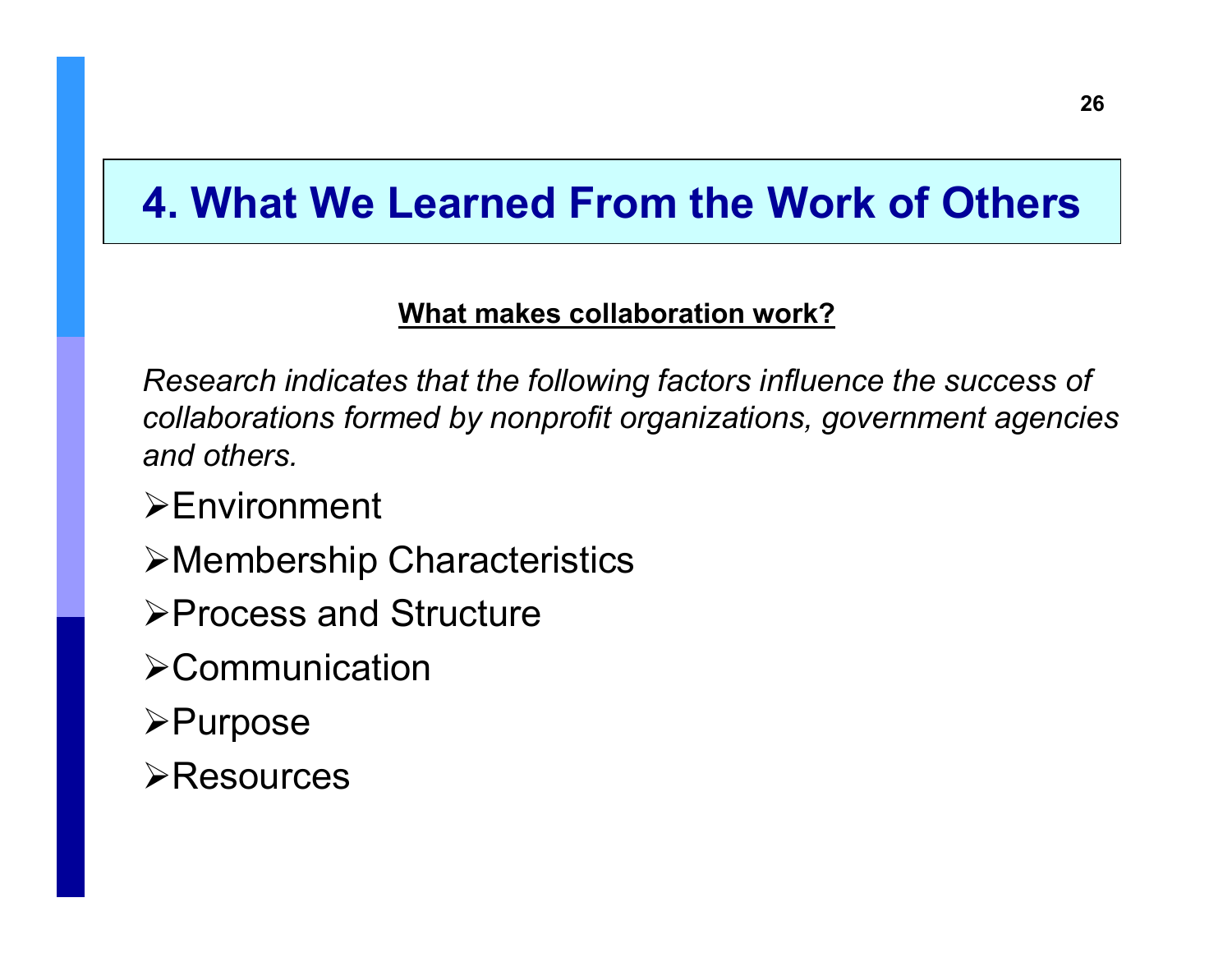### **What makes collaboration work?**

#### $\blacktriangleright$ Environment

- $\checkmark$ Collaborative group seen as legitimate leader
- $\checkmark$ Favorable political and social climate

#### $\blacktriangleright$ Membership Characteristics

- $\checkmark$ Mutual respect, understanding and trust
- $\checkmark$ Appropriate cross-section of members
- $\checkmark$ Members see collaboration as in their self-interest
- $\checkmark$ Ability to compromise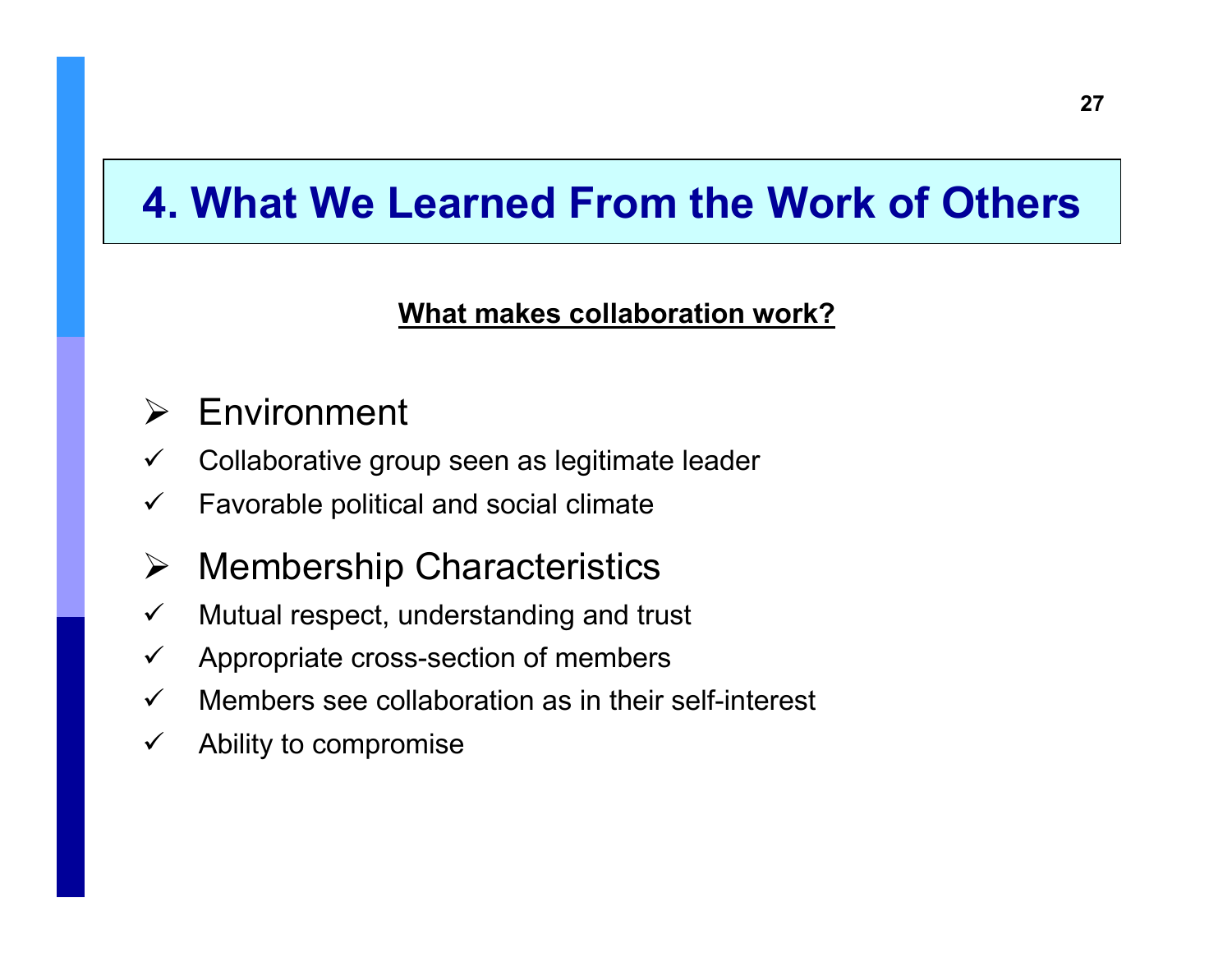### **What makes collaboration work?**

- **► Process and Structure**
- $\checkmark$ Members share a stake in both process and outcome
- $\checkmark$ Multiple layers of participation
- $\checkmark$ **Flexibility**
- $\checkmark$ Development of clear roles and policy guidelines
- $\checkmark$ Adaptability
- $\checkmark$ Appropriate pace of development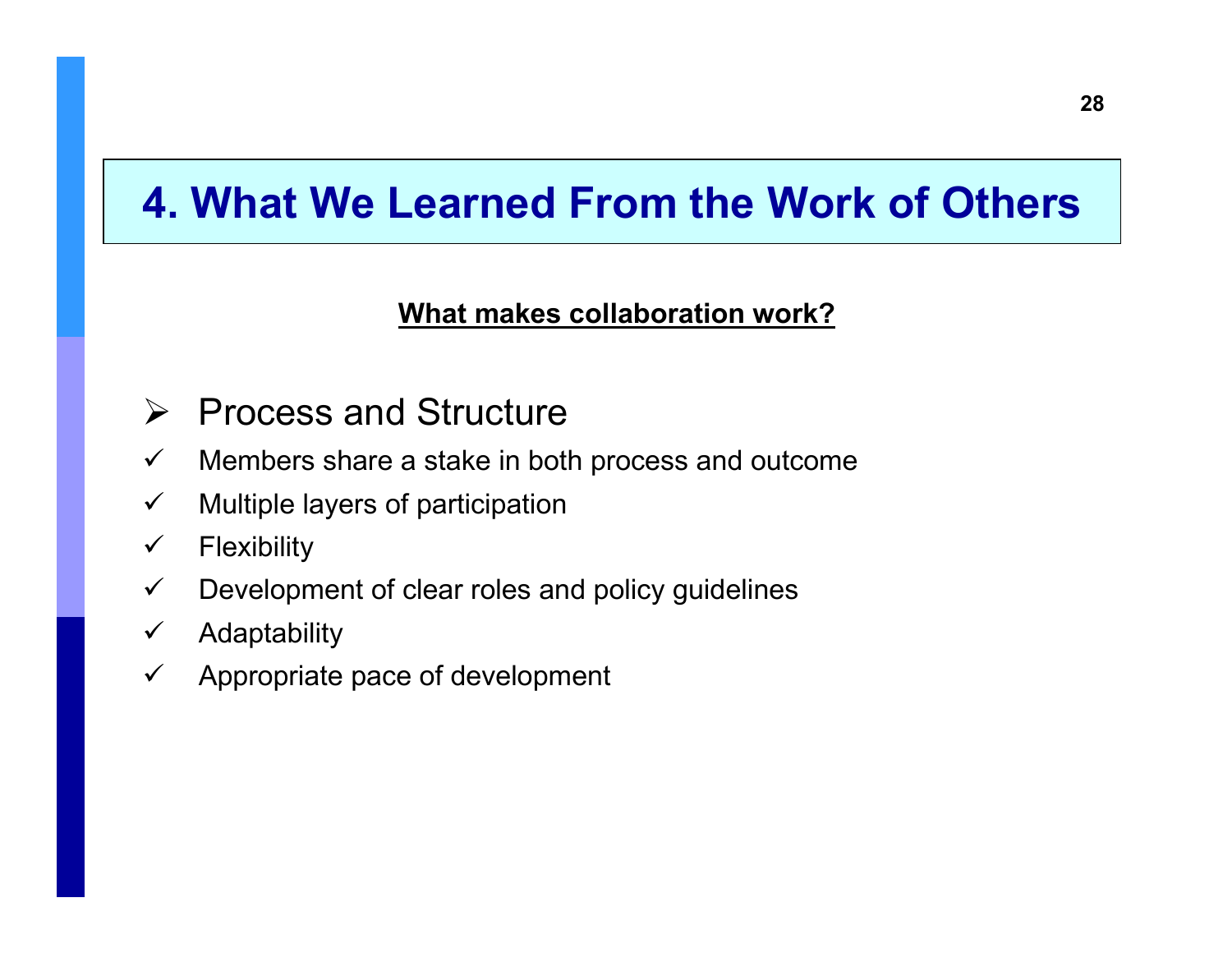### **What makes collaboration work?**

#### $\sum_{i=1}^{n}$ **Communication**

- $\checkmark$ Open and frequent communication
- $\checkmark$ Established informal relationships and communication links

#### ➤ Purpose

- $\checkmark$ Concrete, attainable goals and objectives
- $\checkmark$ Shared vision
- $\checkmark$ Unique purpose

#### $\sum_{i=1}^{n}$ **Resources**

- $\checkmark$ Sufficient funds, staff, materials and time
- $\checkmark$ Skilled leadership